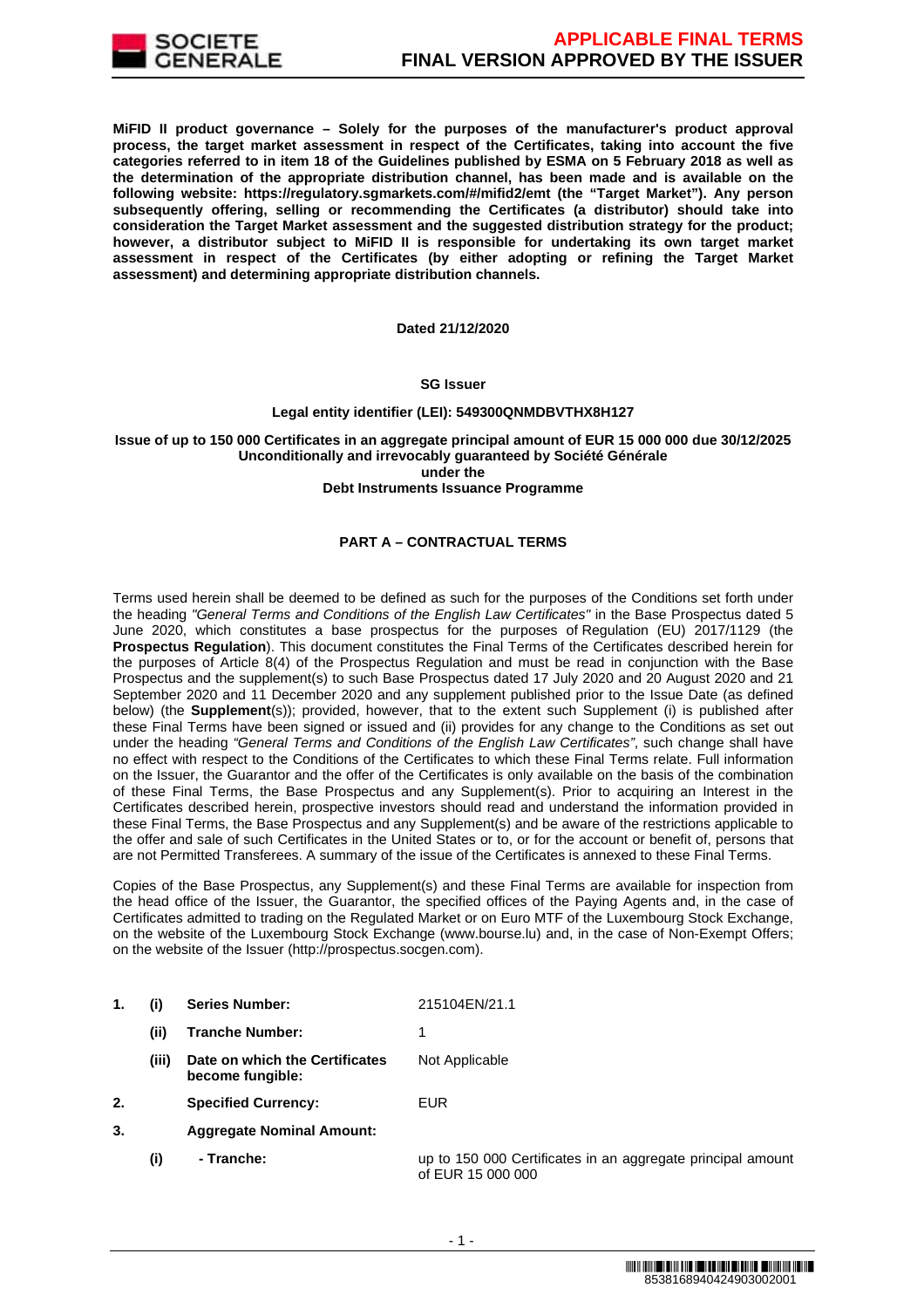

|                 | (i)   | - Series:                                                                               | up to 150 000 Certificates in an aggregate principal amount<br>of EUR 15 000 000                                                                          |
|-----------------|-------|-----------------------------------------------------------------------------------------|-----------------------------------------------------------------------------------------------------------------------------------------------------------|
| 4.              |       | <b>Issue Price:</b>                                                                     | Certificate<br><b>EUR</b><br>100<br>of EUR<br>100<br>Specified<br>per<br>Denomination                                                                     |
| 5.              |       | <b>Specified Denomination(s):</b>                                                       | <b>EUR 100</b>                                                                                                                                            |
| 6.              | (i)   | <b>Issue Date:</b><br>(DD/MM/YYYY)                                                      | 08/01/2021                                                                                                                                                |
|                 | (ii)  | <b>Interest Commencement Date:</b>                                                      | Not Applicable                                                                                                                                            |
| 7.              |       | <b>Final Exercise Date:</b><br>(DD/MM/YYYY)                                             | 30/12/2025                                                                                                                                                |
| 8.              |       | <b>Governing law:</b>                                                                   | English law                                                                                                                                               |
| 9.              | (i)   | <b>Status of the Certificates:</b>                                                      | Unsecured                                                                                                                                                 |
|                 | (ii)  | Date of corporate authorisation<br>obtained for the issuance of<br><b>Certificates:</b> | Not Applicable                                                                                                                                            |
|                 | (iii) | <b>Type of Structured Certificates:</b>                                                 | <b>Index Linked Certificates</b>                                                                                                                          |
|                 |       |                                                                                         | The provisions of the following Additional Terms and<br>Conditions apply:<br>and Conditions<br>Additional Terms<br>for<br>Index<br>Linked<br>Certificates |
|                 | (iv)  | <b>Reference of the Product</b>                                                         | 3.3.4 with Option 4 applicable as described in the Additional<br>Terms and Conditions relating to Formulae                                                |
| 10 <sub>1</sub> |       | <b>Interest Basis:</b>                                                                  | See section "PROVISIONS RELATING TO INTEREST (IF<br>ANY) PAYABLE" below.                                                                                  |
| 11.             |       | <b>Redemption/Payment Basis:</b>                                                        | See section "PROVISIONS RELATING TO REDEMPTION"<br>below.                                                                                                 |
| 12.             |       | Issuer's/Certificateholders'<br>redemption option:                                      | See section "PROVISIONS RELATING TO REDEMPTION"<br>below.                                                                                                 |

# **PROVISIONS RELATING TO INTEREST (IF ANY) PAYABLE**

| 13. | <b>Fixed Rate Certificate</b><br><b>Provisions:</b>          | Not Applicable                                                          |
|-----|--------------------------------------------------------------|-------------------------------------------------------------------------|
| 14. | <b>Floating Rate Certificate</b><br><b>Provisions:</b>       | Not Applicable                                                          |
| 15. | <b>Structured Interest Certificate</b><br><b>Provisions:</b> | Not Applicable                                                          |
| 16. | <b>Zero Coupon Certificate</b><br><b>Provisions:</b>         | Not Applicable                                                          |
|     | PROVISIONS RELATING TO REDEMPTION                            |                                                                         |
| 17. | Redemption at the option of the<br><b>Issuer:</b>            | Not Applicable                                                          |
| 18. | Redemption at the option of the<br>Certificateholders:       | Not Applicable                                                          |
| 19. | <b>Automatic Early Redemption:</b>                           | Applicable as per Condition 5.10 of the General Terms and<br>Conditions |
| (i) | <b>Automatic Early Redemption</b>                            | redeemed, if an Automatic<br>Unless previously<br>Early                 |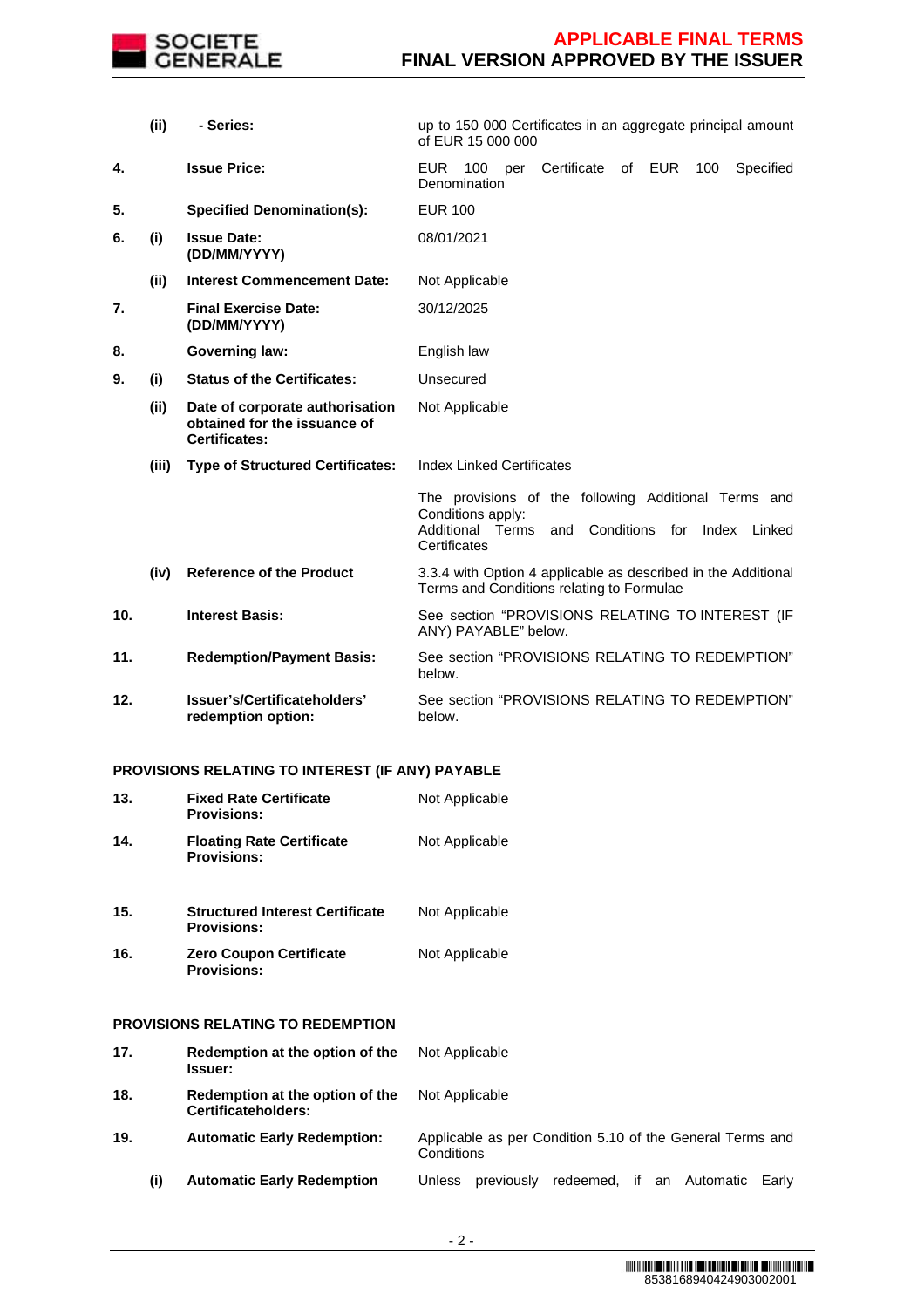

|     |       | Amount(s):                                                                                                                                                                                                                                             | Redemption Event has occurred, then the Issuer shall<br>early the Certificates<br>Automatic<br>redeem<br>on<br>Early<br>Redemption Date(i) (i from 1 to 4) in accordance with the<br>following provisions in respect of each Certificate: |
|-----|-------|--------------------------------------------------------------------------------------------------------------------------------------------------------------------------------------------------------------------------------------------------------|-------------------------------------------------------------------------------------------------------------------------------------------------------------------------------------------------------------------------------------------|
|     |       |                                                                                                                                                                                                                                                        | Automatic Early Redemption Amount(i) = Specified<br>Denomination x $(100\% + i \times 10.40\%)$                                                                                                                                           |
|     |       |                                                                                                                                                                                                                                                        | Definitions relating to the Automatic Early Redemption<br>Amount are set out in paragraph 27(ii) "Definitions relating to<br>the Product".                                                                                                |
|     | (ii)  | <b>Automatic Early Redemption</b><br>Date(s):<br>(DD/MM/YYYY)                                                                                                                                                                                          | Automatic Early Redemption Date(i)<br>(i from 1 to<br>4): 28/12/2021; 29/12/2022; 29/12/2023; 31/12/2024                                                                                                                                  |
|     | (iii) | <b>Automatic Early Redemption</b><br>Event:                                                                                                                                                                                                            | is deemed to have occurred, as determined by the<br>Calculation Agent, if on a Valuation Date(i) (i from 1 to 4),<br>Performance(i) is higher than or equal to 0%                                                                         |
| 20. |       | <b>Final Exercice Amount:</b>                                                                                                                                                                                                                          | Unless previously redeemed, the Issuer shall redeem the<br>Certificates on the Final Exercise Date, in accordance with<br>the following provisions in respect of each Certificate:                                                        |
|     |       |                                                                                                                                                                                                                                                        | Scenario 1:                                                                                                                                                                                                                               |
|     |       |                                                                                                                                                                                                                                                        | If on Valuation Date(5), Performance(5) is higher than or<br>equal to 0%, then:                                                                                                                                                           |
|     |       |                                                                                                                                                                                                                                                        | Final Exercice Amount = Specified Denomination $x$ [100%<br>+5 x 10.40%]                                                                                                                                                                  |
|     |       |                                                                                                                                                                                                                                                        | Scenario 2:                                                                                                                                                                                                                               |
|     |       |                                                                                                                                                                                                                                                        | If on Valuation Date(5), Performance(5) is lower than 0%<br>and Performance(5) is higher than or equal to -30.0%, then:                                                                                                                   |
|     |       |                                                                                                                                                                                                                                                        | Final Exercice Amount = Specified Denomination x [100%]                                                                                                                                                                                   |
|     |       |                                                                                                                                                                                                                                                        | Scenario 3:                                                                                                                                                                                                                               |
|     |       |                                                                                                                                                                                                                                                        | If on Valuation Date(5), Performance(5) is lower than -<br>30.0%, then:                                                                                                                                                                   |
|     |       |                                                                                                                                                                                                                                                        | Final Exercice Amount = Specified Denomination x (100% +<br>Performance(5))                                                                                                                                                               |
|     |       |                                                                                                                                                                                                                                                        | Definitions relating to the Final Exercice Amount are set out<br>in paragraph 27(ii) "Definitions relating to the Product".                                                                                                               |
| 21. |       | <b>Physical Delivery Certificates</b><br><b>Provisions:</b>                                                                                                                                                                                            | Not Applicable                                                                                                                                                                                                                            |
| 22. |       | <b>Credit Linked Certificates</b><br><b>Provisions:</b>                                                                                                                                                                                                | Not Applicable                                                                                                                                                                                                                            |
| 23. |       | <b>Bond Linked Certificates</b><br><b>Provisions:</b>                                                                                                                                                                                                  | Not Applicable                                                                                                                                                                                                                            |
| 24. |       | Trigger redemption at the option<br>of the Issuer:                                                                                                                                                                                                     | Not Applicable                                                                                                                                                                                                                            |
| 25. |       | <b>Early Redemption for tax</b><br>reasons, special tax reasons,<br>regulatory reasons, Force<br>Majeure Event, Event of Default,<br>or at the option of the<br><b>Calculation Agent pursuant to</b><br>the Additional Terms and<br><b>Conditions:</b> | Early Redemption Amount: Market Value                                                                                                                                                                                                     |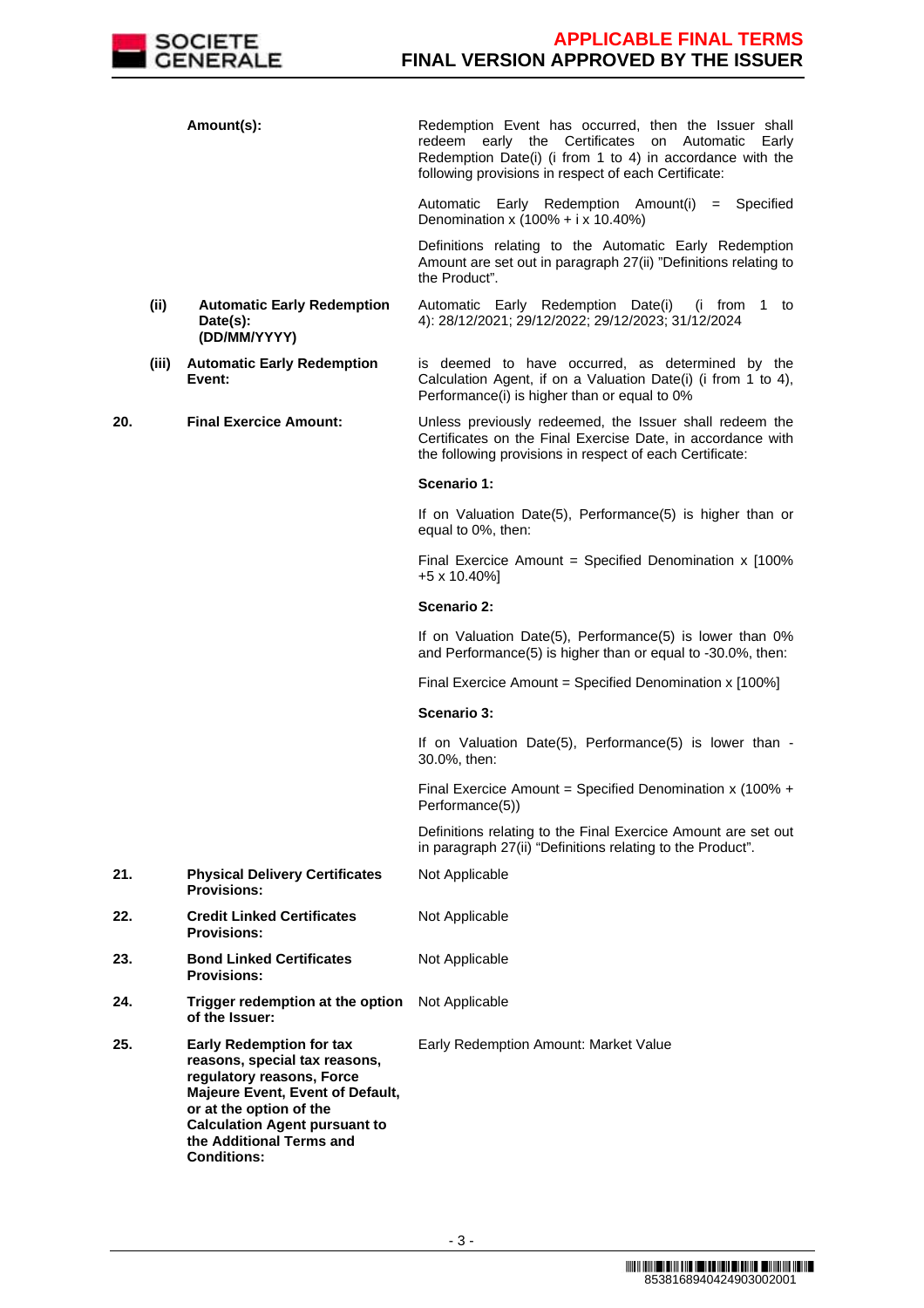

# **PROVISIONS APPLICABLE TO THE UNDERLYING(S) IF ANY**

**26. (i) Underlying(s):** The following Index as defined below:

| <b>Index Name</b>                                   | <b>Bloomberg</b><br><b>Ticker Sponsor</b> | Index | <b>Exchange</b>                                                                                                                                                  | Website |
|-----------------------------------------------------|-------------------------------------------|-------|------------------------------------------------------------------------------------------------------------------------------------------------------------------|---------|
| <b>EURO</b><br><b>STOXX® Banks</b><br>(Price) Index | SX7E                                      |       | Each exchange on which securities<br>STOXX comprised in the Index are traded, from www.stoxx.com<br>Limited time to time, as determined by the Index<br>Sponsor. |         |

- (ii) **Information relating to the past** The information relating to the past and future performances **and future performances of the** of the Underlying(s) and volatility are available on the source **Underlying(s) and volatility:** specified in the table above.
- **(iii) Provisions relating, amongst others, to the Market Disruption Event(s) and/or Extraordinary Event(s) and/or any additional disruption event(s) as described in the relevant Additional Terms and Conditions:**
- **(iv) Other information relating to the Underlying(s):**

The provisions of the following Additional Terms and Conditions apply:

Additional Terms and Conditions for Index Linked **Certificates** 

Information or summaries of information included herein with respect to the Underlying(s), has been extracted from general databases released publicly or by any other available information.

Each of the Issuer and the Guarantor confirms that such information has been accurately reproduced and that, so far as it is aware and is able to ascertain from information published, no facts have been omitted which would render the reproduced information inaccurate or misleading.

# **DEFINITIONS APPLICABLE TO INTEREST (IF ANY), REDEMPTION AND THE UNDERLYING(S) IF ANY**

| 27.                                                                            | (i)  | Definitions relating to date(s):               | Applicable                                                                                                          |             |  |  |
|--------------------------------------------------------------------------------|------|------------------------------------------------|---------------------------------------------------------------------------------------------------------------------|-------------|--|--|
|                                                                                |      | <b>Valuation Date(0):</b><br>(DD/MM/YYYY)      | 21/12/2020                                                                                                          |             |  |  |
| Valuation Date(i) (i from 1 to 5)<br>21/12/2021;<br>(DD/MM/YYYY)<br>22/12/2025 |      | 21/12/2022:                                    | 21/12/2023:                                                                                                         | 23/12/2024: |  |  |
|                                                                                | (ii) | Definitions relating to the<br><b>Product:</b> | Applicable, subject to the provisions of Condition 4 of the<br>Additional Terms and Conditions relating to Formulae |             |  |  |
|                                                                                |      | Performance(i)<br>(i from 1 to 5)              | means $(S(i) / S(0)) - 100\%$                                                                                       |             |  |  |
|                                                                                |      |                                                |                                                                                                                     |             |  |  |

 **S(i) (i from 0 to 5)**  means in respect of any Valuation Date(i) the Closing Price of the Underlying

# **PROVISIONS RELATING TO SECURED CERTIFICATES**

**28. Secured Certificates Provisions:** Not Applicable

# **GENERAL PROVISIONS APPLICABLE TO THE CERTIFICATES**

**29. Provisions applicable to payment date(s):**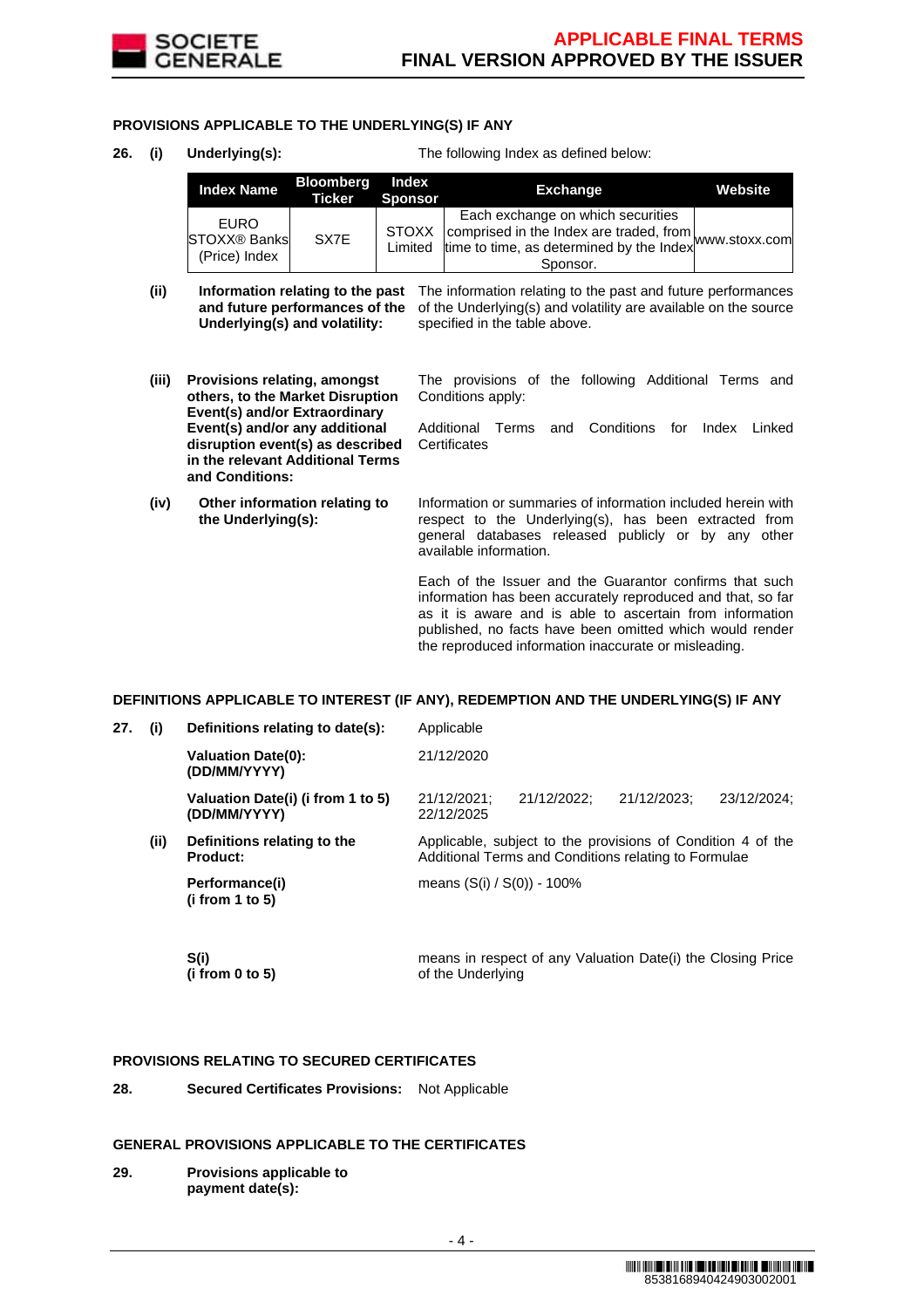

 **- Payment Business Day:** Following Payment Business Day **- Financial Centre(s):** Not Applicable **30. Form of the Certificates: (i) Form:** Non-US Registered Global Note registered in the name of a nominee for a common depositary for Euroclear and Clearstream **(ii) New Global Note (NGN – bearer**  No **notes) / New Safekeeping Structure (NSS – registered notes): 31. Redenomination:** Not Applicable **32. Consolidation:** Applicable as per Condition 14.2 of the General Terms and **Conditions 33. Partly Paid Certificates Provisions:** Not Applicable **34. Instalment Certificates Provisions:** Not Applicable **35. Masse: Not Applicable 36. Dual Currency Certificate Provisions:** Not Applicable **37. Additional Amount Provisions for Italian Certificates:** Not Applicable **38. Interest Amount and/or the Redemption Amount switch at the option of the Issuer:** Not Applicable **39. Portfolio Linked Certificates Provisions:** Not Applicable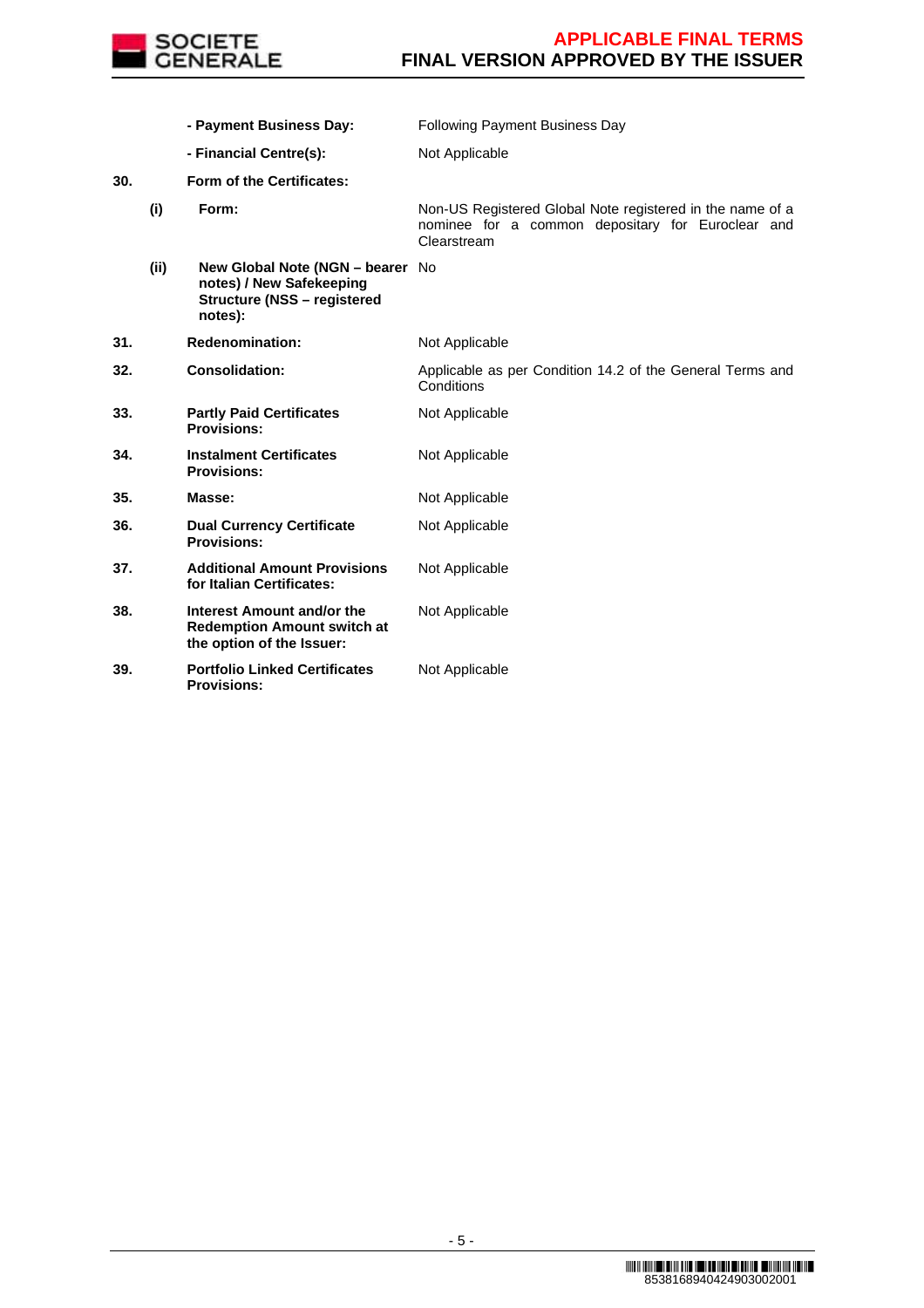

# **PART B – OTHER INFORMATION**

# **1. LISTING AND ADMISSION TO TRADING**

- **(i) Listing:** None
- **(ii) Admission to trading:** Application shall be made for the Certificates to be admitted to trading on the Multilateral Trading Facility ("MTF") named EuroTLX organized and managed by Borsa Italiana S.p.A. with effect from or as soon as practicable after the Issue Date. Société Générale, directly or through a third party appointed by it, will act as specialist for the Certificates, in accordance with the rules and regulations of EuroTLX.

 **There can be no assurance that the listing and trading of the Certificates will be approved with effect on the Issue Date or at all, provided that if Borsa Italiana S.p.A. does not release its decision of admission to trading within the day immediately preceding the Issue Date, Section 10 – paragraph "Conditions to which the offer is subject" of these Final Terms shall apply.**

**(iii) Estimate of total expenses related to admission to trading:** Not Applicable **(iv) Information required for Certificates to be listed on**  Not Applicable

**SIX Swiss Exchange:**

# **2. RATINGS**

The Certificates to be issued have not been rated.

# **3. INTERESTS OF NATURAL AND LEGAL PERSONS INVOLVED IN THE ISSUE/OFFER**

 Save for fees, if any, payable to the Dealer, and so far as the Issuer is aware, no person involved in the issue of the Certificates has an interest material to the offer.

The Dealer and its affiliates have engaged, and may in the future engage, in investment banking and/or commercial banking transactions with, and may perform other services for, the Issuer and its affiliates in the ordinary course of business.

 Société Générale will ensure the roles of provider of hedging instruments to the Issuer of the Certificates and Calculation Agent of the Certificates.

 The possibility of conflicts of interest between the different roles of Société Générale on one hand, and between those of Société Générale in these roles and those of the Certificateholders on the other hand cannot be excluded.

 Furthermore, given the banking activities of Société Générale, conflicts may arise between the interests of Société Générale acting in these capacities (including business relationship with the issuers of the financial instruments being underlyings of the Certificates or possession of non public information in relation with them) and those of the Certificateholders. Finally, the activities of Société Générale on the underlying financial instrument(s), on its proprietary account or on behalf of its customers, or the establishment of hedging transactions, may also have an impact on the price of these instruments and their liquidity, and thus may be in conflict with the interests of the Certificateholders.

# **4. REASONS FOR THE OFFER AND USE OF PROCEEDS**

**(i) Reasons for the offer and use of proceeds:**

The net proceeds from each issue of Certificates will be applied for the general financing purposes of the Société Générale Group, which include making a profit.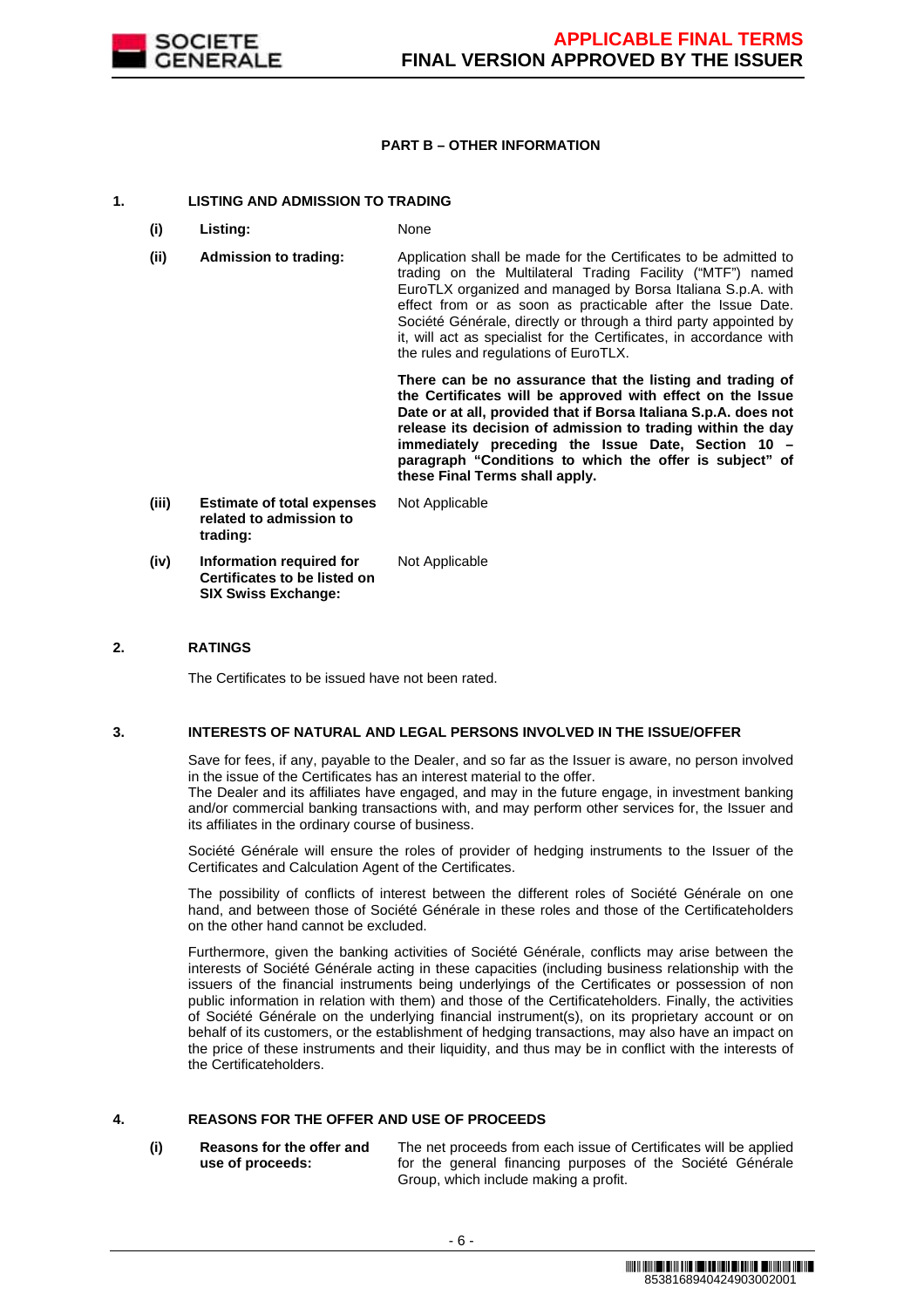

- **(ii) Estimated net proceeds:** Not Applicable
- **(iii) Estimated total expenses:** Not Applicable
- **5. INDICATION OF YIELD** (Fixed Rate Certificates only) Not Applicable
- **6. HISTORIC INTEREST RATES** (Floating Rate Certificates only)

Not Applicable

# **7. PERFORMANCE AND EFFECT ON VALUE OF INVESTMENT**

# **(i) PERFORMANCE OF FORMULA, EXPLANATION OF EFFECT ON VALUE OF INVESTMENT**  (Structured Certificates only)

 The value of the Certificates, the payment of an automatic early redemption amount on a relevant automatic early redemption date, and the payment of a redemption amount to a Certificateholder on the Final Exercise Date will depend on the performance of the underlying asset(s), on the relevant valuation date(s).

 The value of the Certificates is linked to the positive or negative performance of the underlying instrument. The amount(s) to be paid is/are determined on the basis of the condition which is satisfied (or not) if the performance of the underlying instrument is higher than or equal to a predefined barrier performance.

 During the lifetime of the Certificates, the market value of these Certificates may be lower than the invested capital. Furthermore, an insolvency of the Issuer and/or the Guarantor may cause a total loss of the invested capital.

**The attention of the investors is drawn to the fact that they could sustain an entire or a partial loss of their investment.**

# **(ii) PERFORMANCE OF RATE(S) OF EXCHANGE AND EXPLANATION OF EFFECT ON VALUE OF INVESTMENT** (Dual Currency Certificates only)

Not Applicable

# **8. OPERATIONAL INFORMATION**

- **(i) Security identification** 
	- **code(s): - ISIN code:** XS2236092529

|       | - Common code:                | 223609252                                                                                             |
|-------|-------------------------------|-------------------------------------------------------------------------------------------------------|
| (ii)  | <b>Clearing System(s):</b>    | Euroclear Bank S.A/N.V. (Euroclear) / Clearstream Banking<br>société anonyme (Clearstream)            |
| (iii) | Delivery of the Certificates: | Delivery against payment                                                                              |
| (iv)  | <b>Calculation Agent:</b>     | Société Générale<br>Tour Société Générale<br>17 Cours Valmy<br>92987 Paris La Défense Cedex<br>France |
| (v)   | Paying Agent(s):              | Société Générale Luxembourg SA<br>11, avenue Emile Reuter<br>2420 Luxembourg<br>Luxembourg            |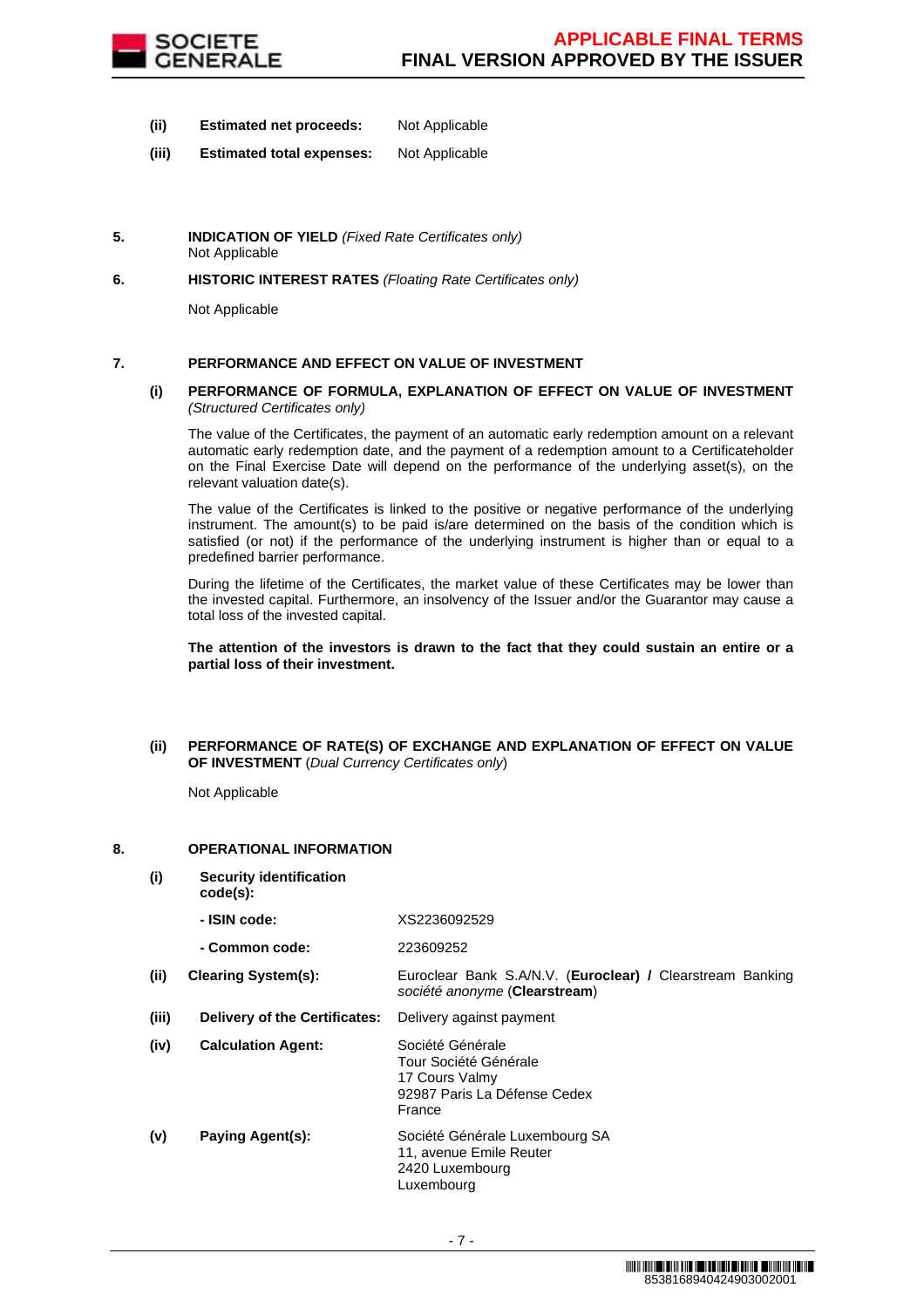

- **(vi) Eurosystem eligibility of the Certificates:** No. Whilst the designation is specified as "no" at the date of these Final Terms, should the Eurosystem eligibility criteria be amended in the future such that the Certificates are capable of meeting them the Certificates may then be deposited with one of the ICSDs as common safekeeper (and registered in the name of a nominee of one of the ICSDs acting as common safekeeper). Note that this does not necessarily mean that the Certificates will then be recognised as eligible collateral for Eurosystem monetary policy and intraday credit operations by the Eurosystem at any time during their life. Such recognition will depend upon the ECB being satisfied that Eurosystem eligibility criteria have been met.
- **(vii) Address and contact details of Société Générale for all administrative communications relating to the Certificates:** Société Générale Tour Société Générale 17 Cours Valmy 92987 Paris La Défense Cedex France Name: Sales Support Services - Derivatives Tel: +33 1 57 29 12 12 (Hotline) Email: clientsupport-deai@sgcib.com

# **9. DISTRIBUTION**

| (i)   | <b>Method of distribution:</b>                                                                             | Non-syndicated                                                                                                                                                                                                                                                                                                                                                                                                                                                                              |
|-------|------------------------------------------------------------------------------------------------------------|---------------------------------------------------------------------------------------------------------------------------------------------------------------------------------------------------------------------------------------------------------------------------------------------------------------------------------------------------------------------------------------------------------------------------------------------------------------------------------------------|
|       | - Dealer(s):                                                                                               | Société Générale<br>Tour Société Générale<br>17 Cours Valmy<br>92987 Paris La Défense Cedex<br>France                                                                                                                                                                                                                                                                                                                                                                                       |
| (ii)  | <b>Total commission and</b><br>concession:                                                                 | There is no commission and/or concession paid by the Issuer to<br>the Dealer or the Managers.                                                                                                                                                                                                                                                                                                                                                                                               |
|       |                                                                                                            | Société Générale shall pay to Deutsche Bank SpA (the<br>Distributor) an upfront remuneration of up to 4.00% of the<br>nominal amount of Certificates effectively placed by such<br>Distributor as of the Issue Date.                                                                                                                                                                                                                                                                        |
| (iii) | <b>TEFRA rules:</b>                                                                                        | Not Applicable                                                                                                                                                                                                                                                                                                                                                                                                                                                                              |
| (iv)  | <b>Non-exempt Offer Consent of</b><br>the Issuer to use the Base<br>Prospectus during the Offer<br>Period: | A Non-exempt offer of the Certificates may be made by the<br>Dealer and any Initial Authorised Offeror below mentioned,<br>any Additional Authorised Offeror, the name and address of<br>whom will be published on the website of the Issuer<br>(http://prospectus.socgen.com)<br>in<br>the<br>Non-exempt<br>Offer jurisdiction(s) (Non-exempt Offer Jurisdiction(s)) during<br>the offer period (Offer Period) as specified in the paragraph<br>"Terms and Conditions of the Offer" below. |
|       | - Individual Consent /<br>Name(s) and address(es) of<br>any Initial Authorised Offeror:                    | Applicable / Deutsche Bank SpA, Piazza del Calendario, 3,<br>20126 Milano                                                                                                                                                                                                                                                                                                                                                                                                                   |
|       | - General Consent/ Other<br>conditions to consent:                                                         | Not Applicable                                                                                                                                                                                                                                                                                                                                                                                                                                                                              |
| (v)   | U.S. federal income tax<br>considerations:                                                                 | The Certificates are not Specified Certificates for purposes of<br>the Section 871(m) Regulations.                                                                                                                                                                                                                                                                                                                                                                                          |
| (vi)  | <b>Prohibition of Sales to EEA</b><br>and UK Retail Investors:                                             | Not Applicable                                                                                                                                                                                                                                                                                                                                                                                                                                                                              |
|       | TEDMO AND OONDITIONS OF THE                                                                                |                                                                                                                                                                                                                                                                                                                                                                                                                                                                                             |

# **10. TERMS AND CONDITIONS OF THE OFFER**

| - Non-exempt Offer | Italy |
|--------------------|-------|
| Jurisdiction(s):   |       |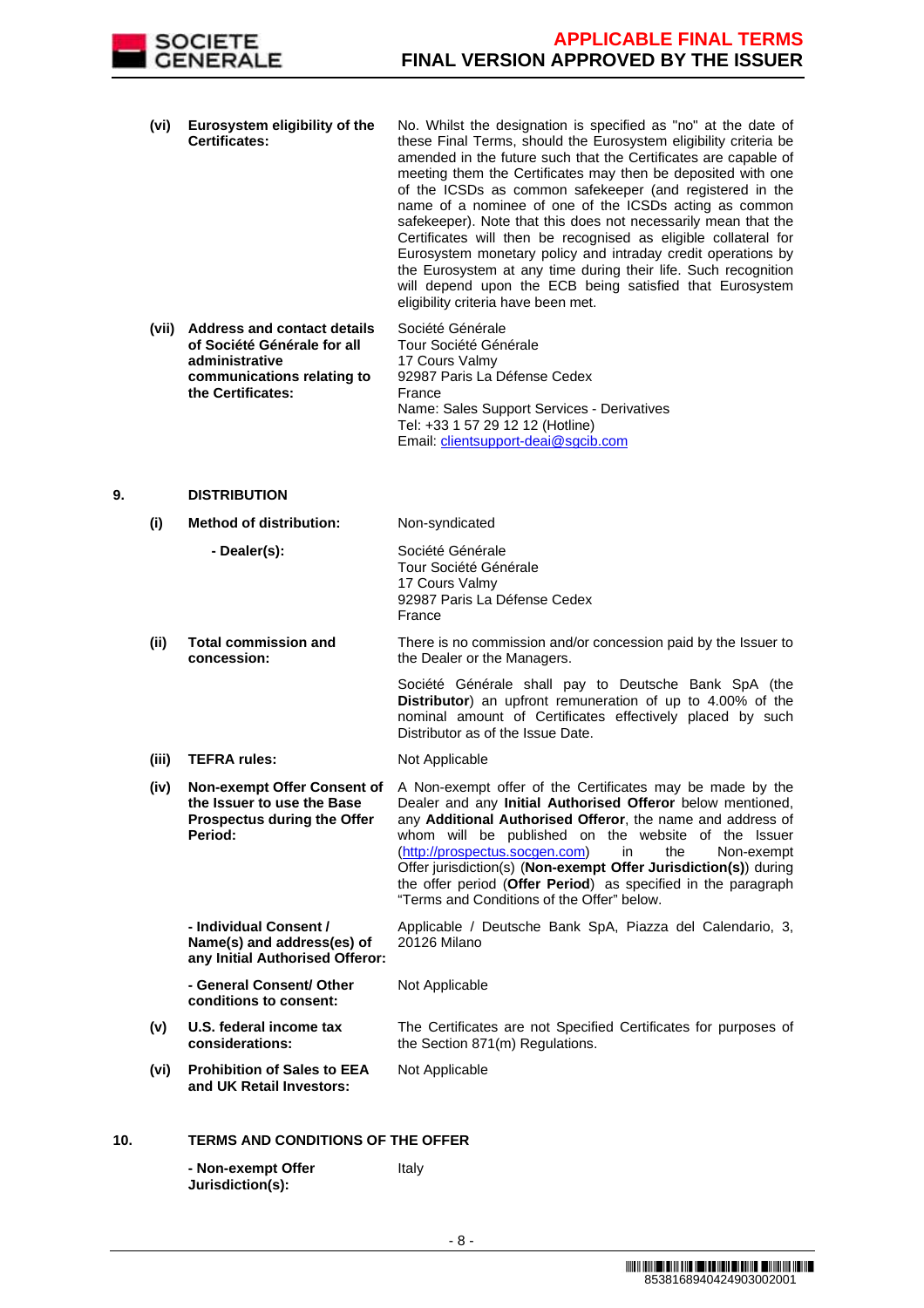

**- Offer Period:**

From and including December 23, 2020 at 9.00 a.m. Central European Time (CET) to and including January 05, 2021 at 4.00 p.m. CET, subject to any early closing of the Offer Period as described below.

The Certificates will be distributed:

(a) within the premises of the Distributors (at their offices and branches);

(b) through door-to-door selling (fuori sede) pursuant to Articles 30 and 31 of the Italian Legislative Decree No. 58 of 24<sup>th</sup> February 1998, as amended from time to time (the **"Italian Financial Services Act"**) from and including December 23, 2020 at 9.00 a.m. Central European Time (CET) to and including December 31, 2020 at 4.00 p.m. CET; and

(c) through long distance selling techniques (tecniche di comunicazione a distanza) pursuant to article 32 of the Italian Financial Services Act from and including December 23, 2020 at 9.00 a.m. Central European Time (CET) to and including December 24, 2020 at 4.00 p.m. CET,

subject to any early closing of the Offer Period as described below.

The Distributor intending to distribute Certificates through doorto-door selling (fuori sede) pursuant to article 30 of the Italian Financial Services Act will collect the acceptance forms - other than directly at their branches and offices - through financial advisors for door-to-door selling (consulenti finanziari abilitati all'offerta fuori sede) pursuant to Article 31 of the Italian Financial Services Act.

Pursuant to Article 30, paragraph 6, of the Italian Financial Services Act, the validity and enforceability of contracts entered into through door-to-door selling (fuori sede) is suspended for a period of 7 (seven) days from the date of subscription of the acceptance form by the relevant investor.

Within such period investors may notify the relevant Distributor of their withdrawal without payment of any charge or commission.

The Certificates will be also offered through long distance selling techniques *(tecniche di comunicazione a distanza)* pursuant to article 32 of the Italian Financial Services Act *(i.e.,* through the trading-online platform of the Distributors and/or recorded telephone orders). In this case, investors may purchase the Certificates via the internet, after being identified<br>by the Distributor, by using their personal by the Distributor, by using their personal password/identification codes. Pursuant to article 67-duodecies of the Italian Legislative Decree No. 206/2005 as amended (the so called "Codice del Consumo"), the validity and enforceability of the contracts entered into through long distance selling techniques (tecniche di comunicazione a distanza) is suspended for a period of 14 (fourteen) days from the date of subscription of the acceptance form by the relevant investor. Within such period investors may notify the relevant Distributor of their withdrawal without any charge or commission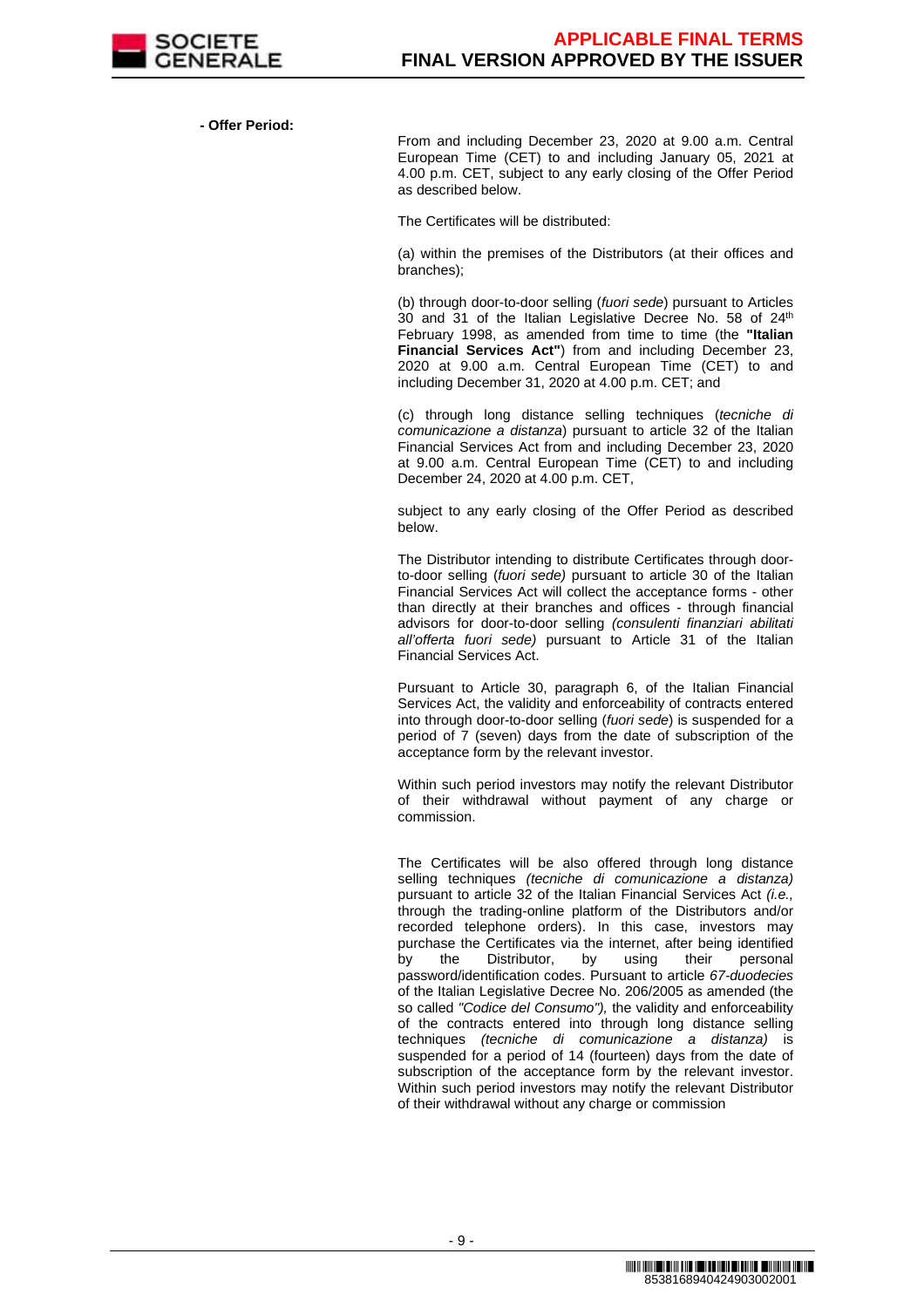

**- Offer Price:**

The Certificates will be offered at the Issue Price of which up to a maximum of 4.00% is represented by distribution fee payable upfront by the Guarantor to the Distributor.

 **- Conditions to which the offer is subject:** Offers of the Certificates are conditional on their issue and, on any additional conditions set out in the standard terms of business of the financial intermediaries, notified to investors by such relevant financial intermediaries.

> The Issuer reserves the right to close the Offer Period prior to<br>its stated expiry for any reason. its stated expiry for any reason. The Issuer reserves the right to withdraw the offer and cancel the issuance of the Certificates for any reason at any time on or prior to the Issue Date. For the avoidance of doubt, if any application has been made by a potential investor and the Issuer exercises such right, no potential investor shall be entitled to subscribe or otherwise acquire the Certificates. In each case, a notice to the investors on the early termination or the withdrawal, as applicable, will be published on the website of the Issuer (http://prospectus.socgen.com).

> The validity of the offer is subject to the condition that the decision of admission to trading on EuroTLX is released by Borsa Italiana S.p.A. by not later than on the day immediately preceding the Issue Date; otherwise, the offer will be deemed withdrawn and the issuance cancelled. The Issuer undertakes to file the relevant application with Borsa Italiana S.p.A. in due time to allow Borsa Italiana S.p.A. to release a decision, according to its rules, within the day immediately preceding the Issue Date.

 **- Description of the application process:** The distribution activity will be carried out in accordance with the financial intermediary's usual procedures. Prospective investors will not be required to enter into any contractual arrangements directly with the Issuer in relation to the subscription of the Certificates.

Not Applicable

 **- Description of possibility to reduce subscriptions and manner for refunding excess amount paid by applicants:**

 **- Details of the minimum and/or maximum amount of** 

**application:**

Minimum amount of application : EUR 100 (i.e. 1 Certificate)

 **- Details of the method and time limits for paying up and delivering the Certificates:** The Certificates will be issued on the Issue Date against payment to the Issuer of the net subscription moneys. However, the settlement and delivery of the Certificates will be executed through the Dealer mentioned above. Investors will be notified by the relevant financial intermediary of their allocations of Certificates and the settlement arrangements in respect thereof.

> The settlement and the delivery of the securities will be executed through the Dealer mentioned above only for technical reasons. However, the Issuer will be the only offeror and as such will assume all the responsibilities in connection with the information contained in the Final Terms together with the Base Prospectus.

 **- Manner and date in which results of the offer are to be made public:** Publication on the website of the Issuer (http://prospectus.socgen.com) and in a daily newspaper of general circulation in the relevant place(s) of listing and/or public offer at the end of the subscription period if required by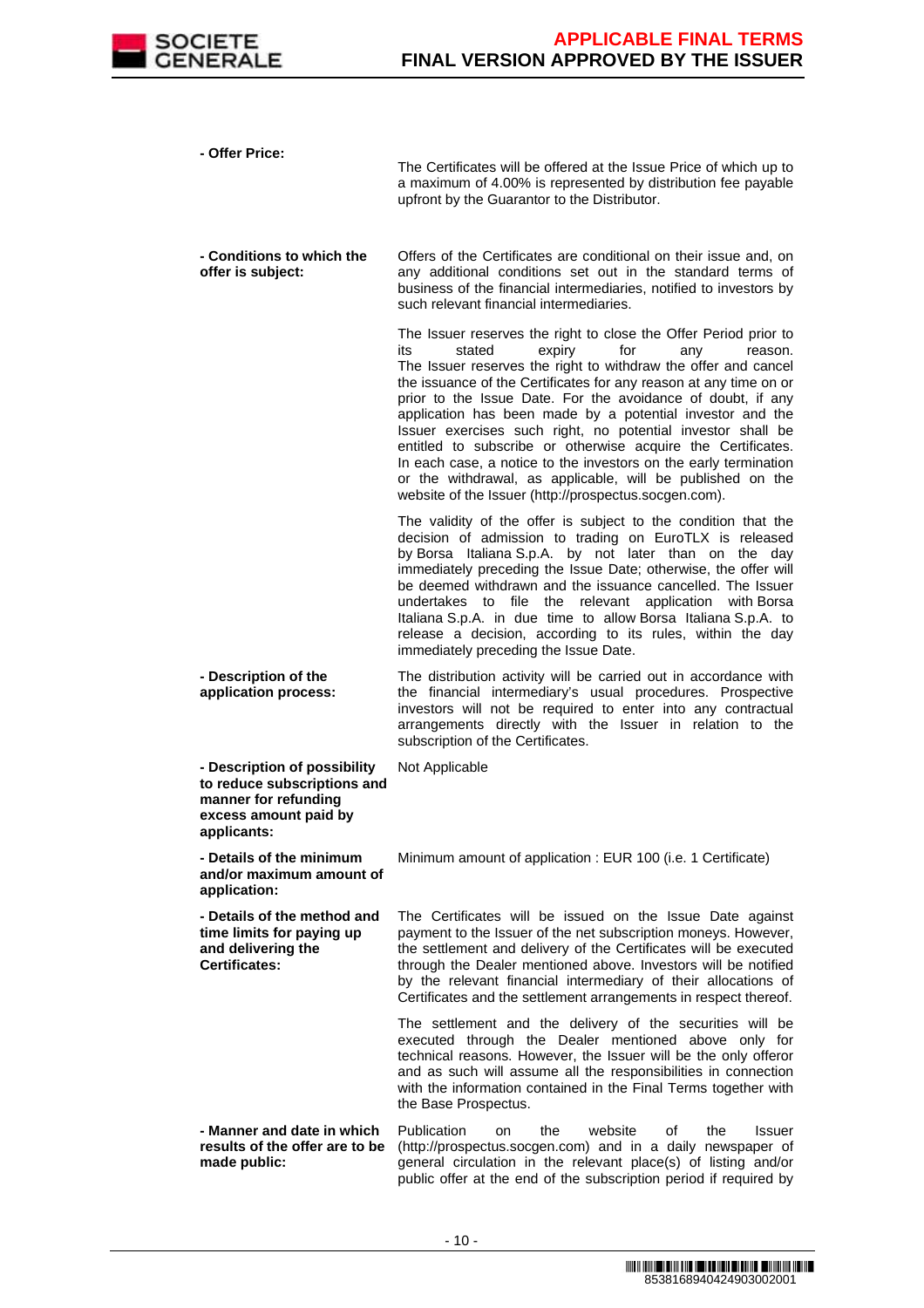

|                                                                                                                                                               | local regulation.                                                                                                                                                                                                                                                                                                                                                                             |
|---------------------------------------------------------------------------------------------------------------------------------------------------------------|-----------------------------------------------------------------------------------------------------------------------------------------------------------------------------------------------------------------------------------------------------------------------------------------------------------------------------------------------------------------------------------------------|
| - Procedure for exercise of<br>any right of pre-emption,<br>negotiability of subscription<br>rights and treatment of<br>subscription rights not<br>exercised: | Not Applicable                                                                                                                                                                                                                                                                                                                                                                                |
| - Whether tranche(s)<br>has/have been reserved for<br>certain countries:                                                                                      | Not Applicable                                                                                                                                                                                                                                                                                                                                                                                |
| - Process for notification to<br>applicants of the amount<br>allotted and the indication<br>whether dealing may begin<br>before notification is made:         | Not Applicable                                                                                                                                                                                                                                                                                                                                                                                |
| - Amount of any expenses<br>and taxes specifically<br>charged to the subscriber<br>or purchaser:                                                              | Taxes charged in connection with the subscription, transfer,<br>purchase or holding of the Certificates must be paid by the<br>Certificateholders and neither the Issuer nor the Guarantor shall<br>have any obligation in relation thereto; in that respect,<br>Certificateholders shall consult professional tax advisers to<br>determine the tax regime applicable to their own situation. |
|                                                                                                                                                               | The entry costs, included in the Issue Price and determined as<br>of 18/12/2020 (the launch date of the issuance), charged to<br>the investor by the Issuer or the Offeror are equal to 6.91985%.<br>The entry costs and potential recurrent costs and potential<br>anticipated exit penalties may have an impact on the return the<br>investor may obtain from his investment.               |
|                                                                                                                                                               |                                                                                                                                                                                                                                                                                                                                                                                               |

# **11. ADDITIONAL INFORMATION**

| - Minimum investment in the<br><b>Certificates:</b> | EUR 100 (i.e. 1 Certificate) |
|-----------------------------------------------------|------------------------------|
| - Minimum Trading Lot:                              | EUR 100 (i.e. 1 Certificate) |
| - Underlying Disclaimer:                            |                              |

 STOXX Limited, Deutsche Börse Group and their licensors, research partners or data providers have no relationship to the licensee, other than the licensing of the EURO STOXX® Banks (Price) Index and the related trademarks for use in connection with the product.

#### **STOXX, Deutsche Börse Group and their licensors, research partners or data providers do not:**

» sponsor, endorse, sell or promote the product.

» recommend that any person invest in the products or any other securities.

» have any responsibility or liability for or make any decisions about the timing, amount or pricing of products.

» have any responsibility or liability for the administration, management or marketing of the products.

» consider the needs of the products or the owners of the products in determining, composing or calculating the relevant index or have any obligation to do so.

**STOXX, Deutsche Börse Group and their licensors, research partners or data providers give no warranty, and exclude any liability (whether in negligence or otherwise), in connection with the products or their performance.**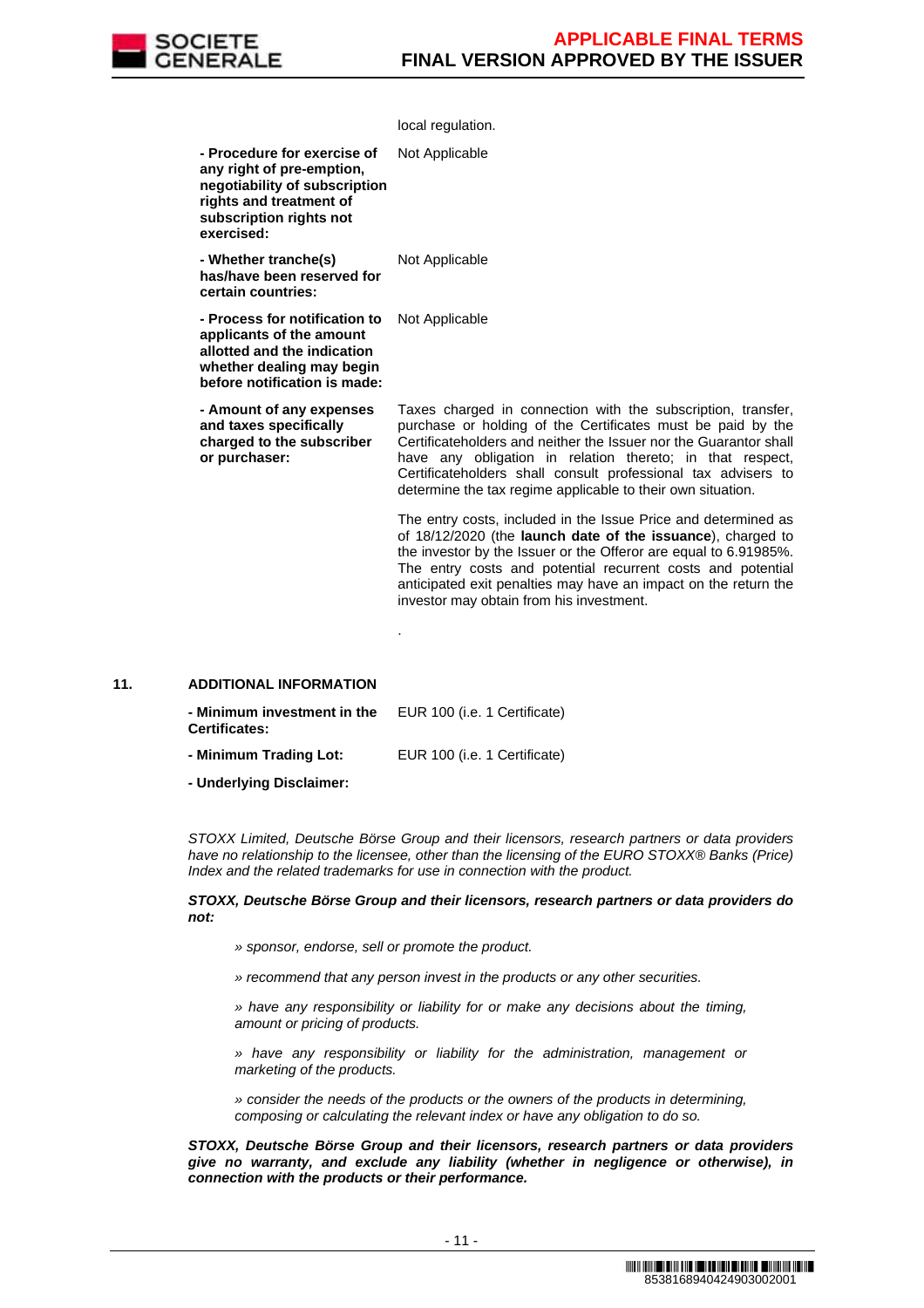

STOXX does not assume any contractual relationship with the purchasers of the products or any other third parties.

#### **Specifically,**

» STOXX, Deutsche Börse Group and their licensors, research partners or data providers do not give any warranty, express or implied, and exclude any liability about:

- The results to be obtained by the products, the owner of the products or any other person in connection with the use of the relevant index and the data included in the relevant index;

- The accuracy, timeliness, and completeness of the relevant index and its data;

- The merchantability and the fitness for a particular purpose or use of the relevant index and its data;

- The performance of the products generally.

» STOXX, Deutsche Börse Group and their licensors, research partners or data providers give no warranty and exclude any liability, for any errors, omissions or interruptions in the relevant index or its data;

» Under no circumstances will STOXX, Deutsche Börse Group or their licensors, research part ners or data providers be liable (whether in negligence or otherwise) for any lost profits or indirect, punitive, special or consequential damages or losses, arising as a result of such errors, omissions or interruptions in the relevant index or its data or generally in relation to the products, even in circumstances where STOXX, Deutsche Börse Group or their licensors, research partners or data providers are aware that such loss or damage may occur.

The licensing Agreement between the licensee and STOXX is solely for their benefit and not for the benefit of the owners of the products or any other third parties.

 **- Location where the Prospectus, any Supplements thereto and the Final Terms can be collected or inspected free of charge in Italy:**

Société Générale, Via Olona n.2, 20123 Milano Italy

# **12. PUBLIC OFFERS IN SWITZERLAND**

Not Applicable

# **13. BENCHMARK REGULATION**

**Benchmark:** Applicable

Amounts payable under the Certificates will be calculated by reference to the relevant Benchmark which is provided by the relevant Administrator, as specified in the table below.

As at the date of these Final Terms, the relevant Administrator appears/ does not appear, as the case may be, on the register of administrators and benchmarks established and maintained by the European Securities and Markets Authority pursuant to Article 36 of the Benchmark Regulation (Regulation (EU) 2016/1011) (the **Benchmark Regulation**), as specified in the table below.

If "Does not appear and exempted" is specified in the table below, it means that the relevant Administrator does not fall within the scope of the Benchmark Regulation by virtue of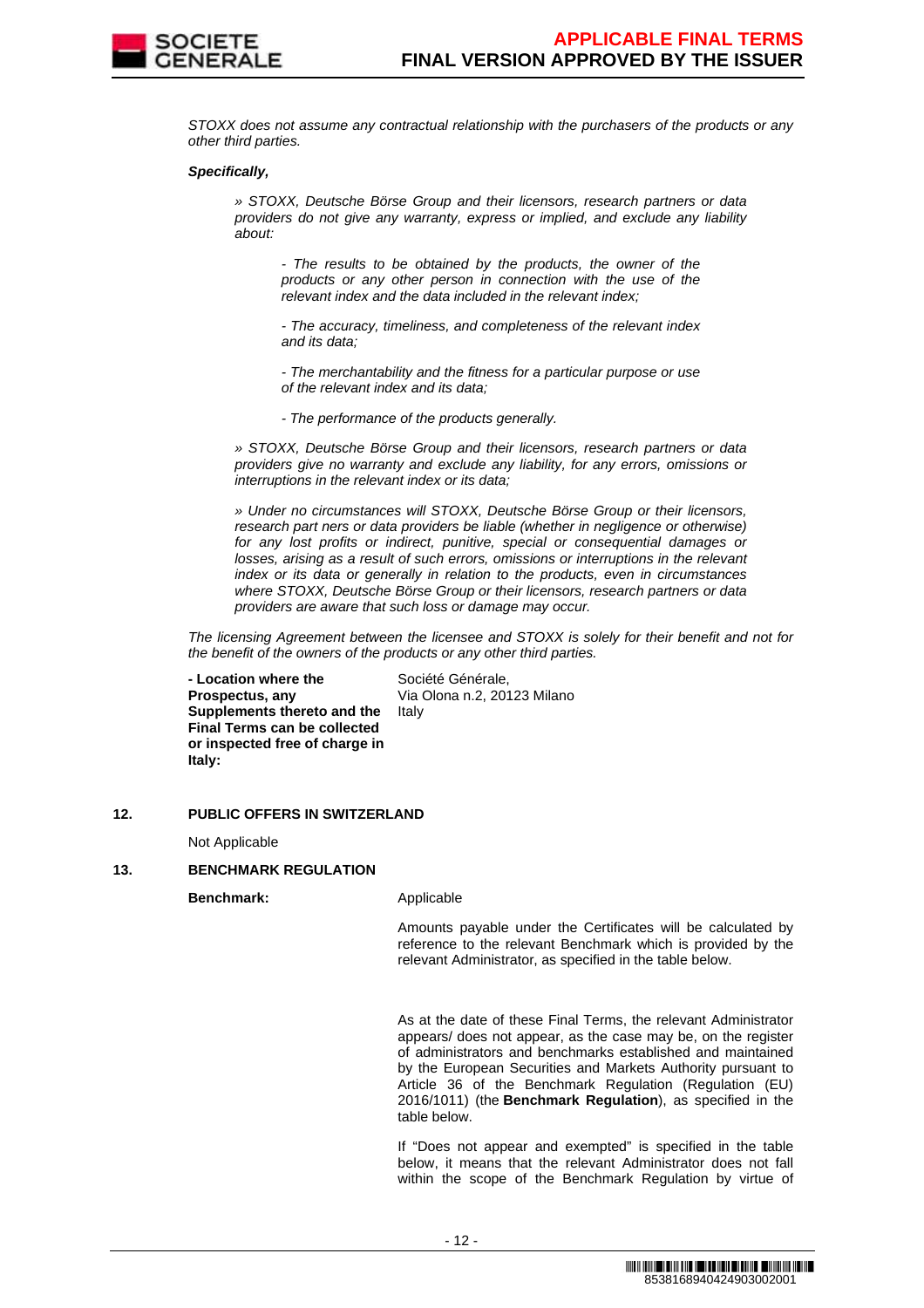

Article 2 of that regulation.

If "Does not appear and non-exempted" is specified in the table below, it means that, as far as the Issuer is aware, the transitional provisions in Article 51 of the Benchmark Regulation apply, such that the relevant Administrator is not currently required to obtain authorisation or registration.

| <b>Benchmark</b>                                       | Administrator Register |  |
|--------------------------------------------------------|------------------------|--|
| IEURO STOXX® Banks (Price) Index STOXX Limited Appears |                        |  |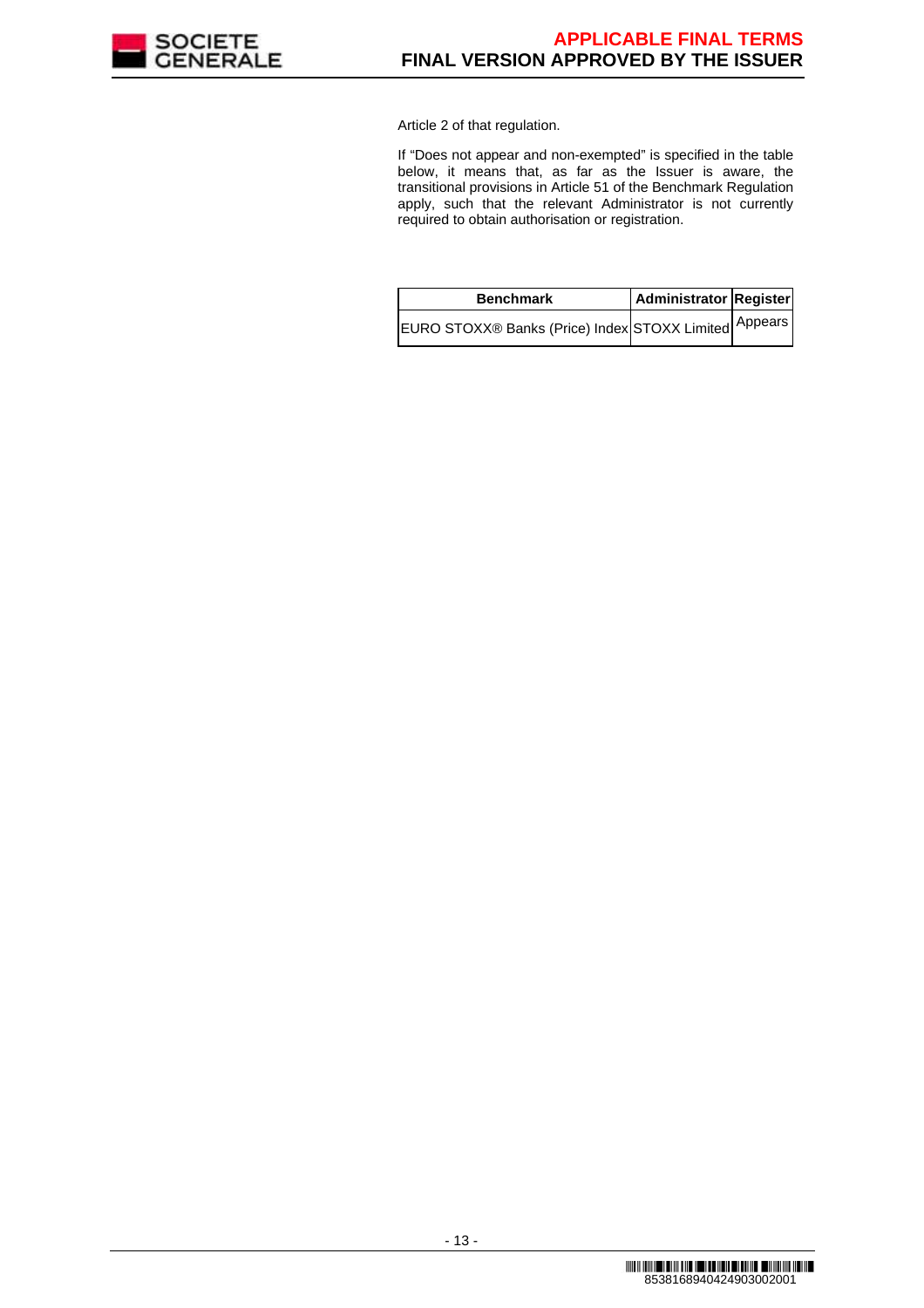

# **ISSUE SPECIFIC SUMMARY**

# **SECTION A – INTRODUCTION INCLUDING WARNINGS**

**ISIN code** : XS2236092529

#### **Issuer : SG Issuer**

Domicile: 16, boulevard Royal, L-2449 Luxembourg

Telephone number : + 352 27 85 44 40

Legal entity identifier (LEI) : 549300QNMDBVTHX8H127

# **Offeror and/or entity requesting the admission to trading :**

Société Générale

Tour Société Générale - 17 Cours Valmy

92987 Paris La Défense Cedex, France

Domicile : 29, boulevard Haussmann, 75009 Paris, France.

Legal entity identifier (LEI) : O2RNE8IBXP4R0TD8PU41

#### **Identity and contact details of the competent authority approving the prospectus:**

Approved by the Commission de Surveillance du Secteur Financier (CSSF)

283, route d'Arlon L-2991, Luxembourg

Telephone number: (352) 26 25 11

E-Mail : direction@cssf.lu

**Date of approval of the prospectus:** 05/06/2020

#### **WARNINGS**

This summary must be read as an introduction to the base prospectus (the **Base Prospectus**).

Any decision to invest in the certificates (the **Certificates**) should be based on a consideration of the Base Prospectus as a whole by the investor.

#### **Prospective investors should be aware that these Certificates may be volatile and that they may receive no interest and may lose all or a substantial portion of their principal.**

Where a claim relating to the information contained in the Base Prospectus and the applicable Final Terms is brought before a court, the plaintiff investor might, under the national legislation of the Member States, have to bear the costs of translating the Base Prospectus before the legal proceedings are initiated.

Civil liability attaches only to those persons who have tabled this summary, including any translation thereof, but only if the summary is misleading, inaccurate or inconsistent when read together with the other parts of the Base Prospectus or it does not provide, when read together with the other parts of the Base Prospectus, key information in order to aid investors when considering whether to invest in the Certificates.

**You are about to buy a product which is not simple and which may be difficult to understand.**

# **SECTION B – KEY INFORMATION ON THE ISSUER**

# **WHO IS THE ISSUER OF THE SECURITIES?**

**Issuer : SG Issuer** (or the **Issuer**)

Domicile: 16, boulevard Royal, L-2449 Luxembourg

Legal form: Public limited liability company (société anonyme).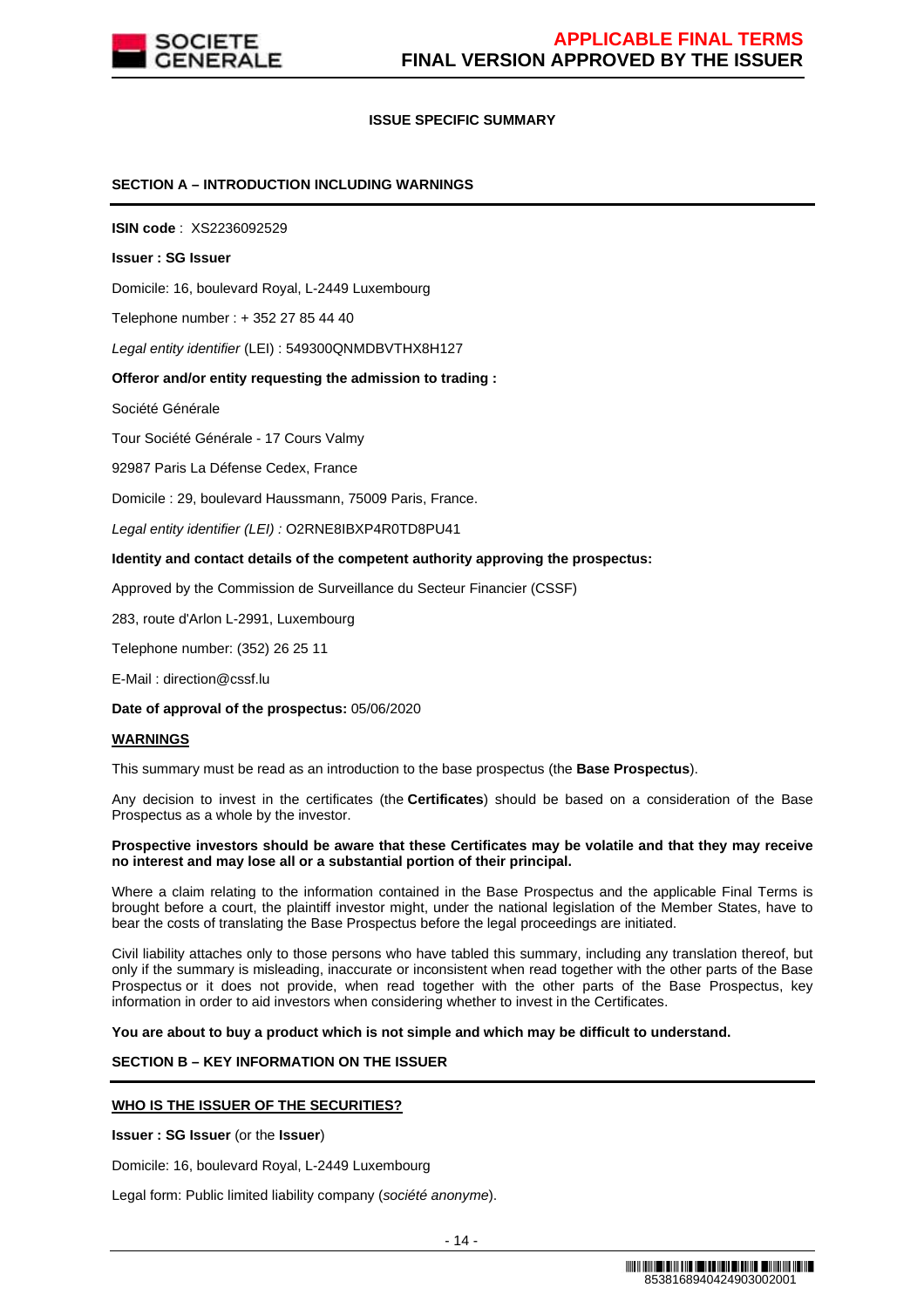

Legal entity identifier (LEI) : 549300QNMDBVTHX8H127

Legislation under which the Issuer operates: Luxembourg law.

Country of incorporation: Luxembourg.

# **Statutory auditors : Ernst & Young S.A.**

The principal activity of SG Issuer is raising finance by the issuance of warrants as well as debt securities designed to be placed to institutional customers or retail customers through the distributors associated with Société Générale. The financing obtained through the issuance of such debt securities is then lent to Société Générale and to other members of the Group.

The Issuer is a 100% subsidiary of Société Générale Luxembourg S.A. who is itself a 100 % subsidiary of Société Générale and is consolidated by global integration.

In accordance with it bylaws, the Issuer is managed by an Executive Board under the supervision of a Supervisory Councel. The members of the Executive Board are Laurent Weil, Thierry Bodson, Pascal Jacob, Yves Cacclin, Alexandre Galliche and Estelle Stephan Jaspard (each individually a Director and collectively the Executive Board). Laurent Weil, Thierry Bodson, Pascal Jacob, Yves Cacclin, Alexandre Galliche et Estelle Stephan Jaspard exercice their activities full time within Société Générale group.

# **WHAT IS THE KEY FINANCIAL INFORMATION REGARDING THE ISSUER?**

# **Income statement**

| ∥(en K€)                     | 31 December 2019 | 31 December 2018 |  |
|------------------------------|------------------|------------------|--|
|                              | (audited)        | (audited)        |  |
| <b>Operating profit/loss</b> | 210              | 251              |  |

**Balance sheet**

| (en K€)                                                                     | 31 December<br>2019<br>(audited) | 31 December<br>2018<br>(audited) |
|-----------------------------------------------------------------------------|----------------------------------|----------------------------------|
| Net financial debt (long term debt plus short term debt minus<br>$ cash) *$ | $-17975$                         | $-31584$                         |
| Current ratio (current assets/current liabilities)                          | N/A                              | N/A                              |
| Debt to equity ratio (total liabilities/total shareholder equity)           | N/A                              | N/A                              |
| Interest cover ratio (operating income/interest expense)                    | N/A                              | N/A                              |

\*the Net financial debt is calculated on the basis of the following elements :

| ∥Net financial debt             | 31/12/2019  | 30/06/2019 | 31/12/2018 | 30/06/2018 | 31/12/2017 |
|---------------------------------|-------------|------------|------------|------------|------------|
| Convertible Bond into Share (1) | 48 000      | 48 000     | 48 000     | 48 000     | 48 000     |
| Cash and cash equivalents (2)   | $-65975$    | $-92164$   | $-79584$   | $-69221$   | -114 889   |
| ⊺Total                          | $-17975$ ll | $-44164$   | $-31584$   | $-21221$   | $-66889$   |

(1) classified within the line Financial liabilities at amortized cost, see note 4.3 in the 2019 financial statements and in the 2019 condensed interim financial statements

(2) classified in the Balance Sheet.

#### **Cash flow**

| (en K€)                                  | 31 December 2019<br>(audited) | 31 December 2018<br>(audited) |
|------------------------------------------|-------------------------------|-------------------------------|
| Net cash flows from operating activities | 44 845                        | 4 2 1 4                       |
| Net cash flows from financing activities | (58454)                       | (39519)                       |
| Net cash flows from investing activities |                               |                               |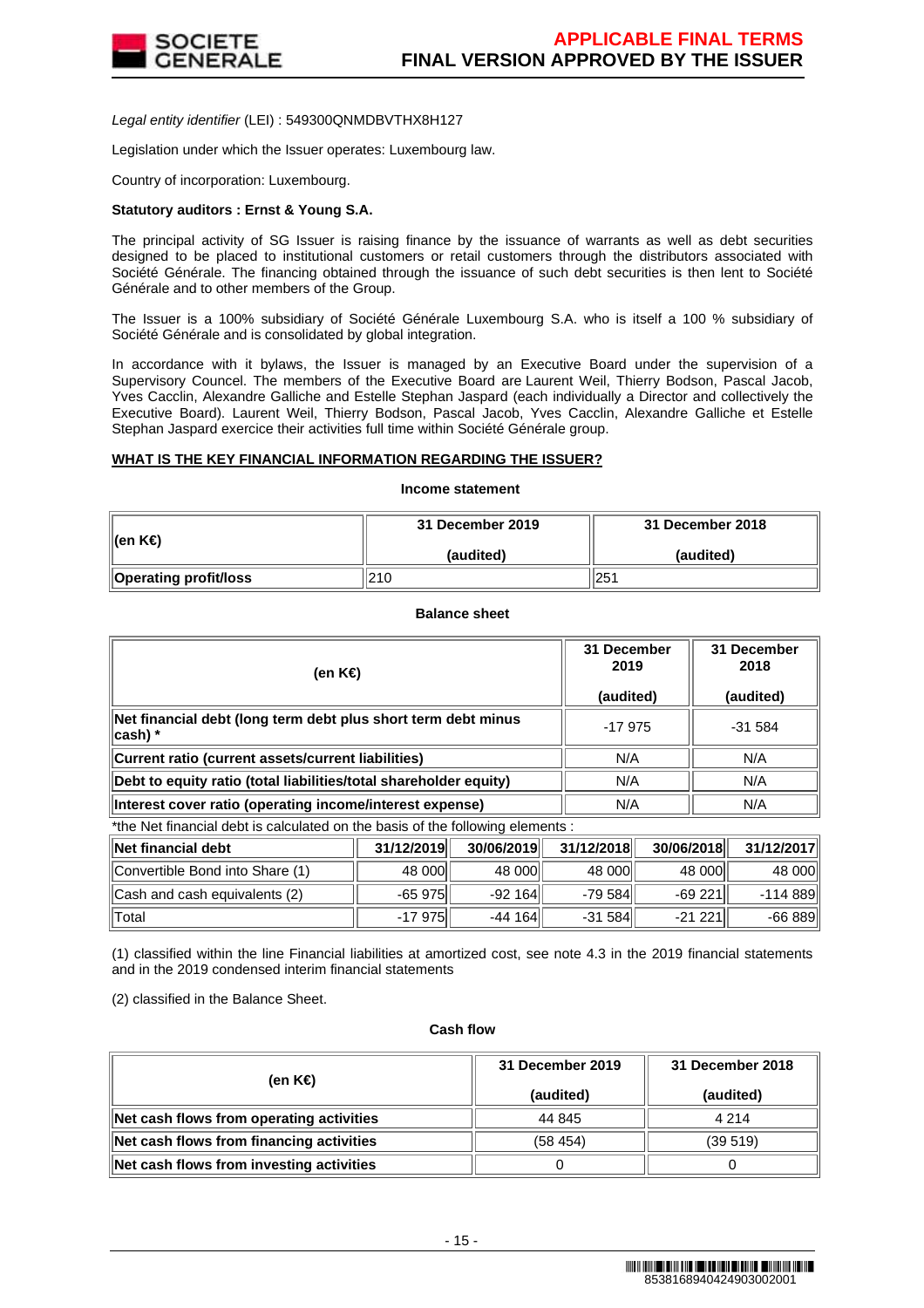

# **WHAT ARE THE KEY RISKS THAT ARE SPECIFIC TO THE ISSUER?**

In the event of default or bankruptcy of the Issuer, the investor has recourse only against Société Générale and there is a risk of total or partial loss of the amount invested or conversion into securities (equity or debt) or postponement of maturity, in the event of bail-in affecting the Issuer's securities or Société Générale's structured certificates, without any guarantee or compensation.

# **SECTION C. KEY INFORMATION ON THE SECURITIES**

# **WHAT ARE THE MAIN FEATURES OF THE SECURITIES?**

**ISIN Code :** XS2236092529 **Number of Certificates :** up to 150 000

| <b>Product Currency</b>               | EUR.                                                                                                        | <b>Settlement</b><br><b>Currency</b>            | <b>EUR</b>                                                      |                 |
|---------------------------------------|-------------------------------------------------------------------------------------------------------------|-------------------------------------------------|-----------------------------------------------------------------|-----------------|
| Listing                               | EuroTLX, a Multilateral Trading<br>Facility organized and managed Nominal Value<br>by Borsa Italiana S.p.A. |                                                 | EUR 100 per Certificate                                         |                 |
| Minimum<br>∣Investment                | <b>EUR 100</b>                                                                                              | <b>Issue Price</b><br>100% of the Nominal Value |                                                                 |                 |
| <b>Final Exercise Date</b>            | 30/12/2025                                                                                                  | <b>Minimum</b><br>Reimbursement                 | No, you can lose up to the full<br>linvested amount             |                 |
| <b>Capital Barrier</b>                | 70%                                                                                                         | <b>Capital Barrier Type</b>                     | Finall<br>Observed<br>the<br><b>on</b><br>Observation Date only |                 |
| Early<br>Redemption<br><b>Barrier</b> | 100%                                                                                                        | Redemption<br>Early<br>Coupon                   | 10.4%                                                           |                 |
| <b>Final Barrier</b>                  | 100%                                                                                                        | <b>Final Coupon</b>                             | 52%                                                             |                 |
| <b>Reference Underlying</b>           |                                                                                                             | <b>Identifier</b>                               | <b>Index Sponsor</b>                                            | <b>Currency</b> |
| EURO STOXX BANKS ( PRICE )® INDEX     |                                                                                                             | EU0009658426                                    | <b>STOXX Limited</b>                                            | EUR             |

This product is a certificate governed by English law.

This product is designed to provide a return when the product is redeemed (either at maturity or when redeemed early). It is possible for the product to be automatically redeemed early based on pre-defined conditions. If the product is not redeemed early, both the return and the capital redemption amount will be linked to the performance of the Reference Underlying. Your capital will be fully at risk when investing in this product.

Automatic Early Redemption

On any Early Redemption Observation Date, if the level of the Reference Underlying is at or above the Early Redemption Barrier, the product will be redeemed early and you will receive:

100% of the Nominal Value, plus the Early Redemption Coupon multiplied by the number of periods the product has elapsed since inception.

A period corresponds to one year.

Final Exercise On the Final Exercise Date, provided that the product has not been redeemed early, you will receive a Final Exercice Amount.

- If the Final Level of the Reference Underlying is at or above the Final Barrier, you will receive:

100% of the Nominal Value plus the Final Coupon

- If the Final Level of the Reference Underlying is below the Final Barrier and is at or above the Capital Barrier, you will receive:

100% of the Nominal Value.

- Otherwise, you will receive the Final Level of the Reference Underlying multiplied by the Nominal Value. In this scenario, you will suffer a partial or total loss of your invested amount.

Additional Information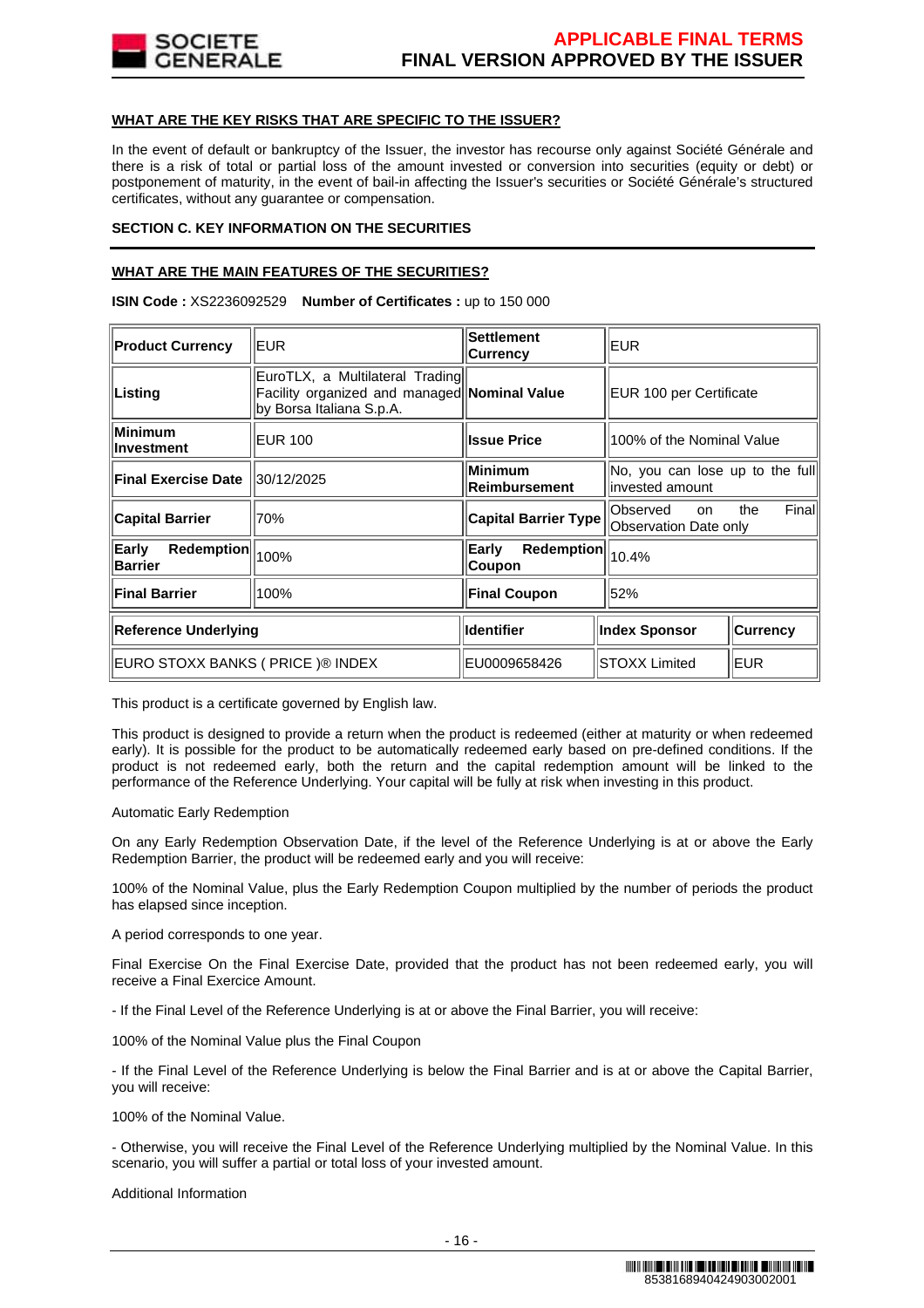

- The level of the Reference Underlying corresponds to its value expressed as a percentage of its Initial Value.

- The Initial Value of the Reference Underlying is its value observed on the Initial Observation Date.

- The Final Level is the level of the Reference Underlying observed on the Final Observation Date.

- Coupons are expressed as a percentage of the Nominal Value.

- Extraordinary events may lead to changes to the product's terms or the early termination of the product and could result in losses on your investment

- The product is available through a public offering during the applicable offering period in the following jurisdiction(s): Italy

| <b>Issue Date</b>                 | 108/01/2021                                                |
|-----------------------------------|------------------------------------------------------------|
| Initial Observation Date          | 121/12/2020                                                |
| <b>Final Observation Date</b>     | 22/12/2025                                                 |
| <b>Final Exercise Date</b>        | 30/12/2025                                                 |
| Early<br><b>Observation Dates</b> | Redemption 21/12/2021, 21/12/2022, 21/12/2023, 23/12/2024, |

# **Waiver of Set-off rights**

The Certificateholders waive any right of set-off, compensation and retention in relation to the Certificates, to the extent permitted by law.

# **Submission to jurisdiction:**

The Issuer accepts the competence of the courts of England in relation to any dispute against the Issuer, but accepts that such Certificateholders may bring their action before any other competent court.

# **Ranking:**

The Certificates will be direct, unconditional, unsecured and unsubordinated obligations of the Issuer and will rank at least pari passu with all other outstanding direct, unconditional, unsecured and unsubordinated obligations of the Issuer, present and future.

The Certificateholder acknowledge that in case of resolutions pursuant to Directive 2014/59/UE in relation to the Issuer's liabilities or the non subordianted, senior preferred, structured and LMEE ratio eligible liabilities of Société Générale, the Certificates may be subject to the reduction of all, or a portion, of the amounts due, on a permanent basis, a conversion of all, or a portion, of the amounts due into shares or other securities of the Issuer or the Guarantor or another person; cancellation; and/or the amendment on maturity of the Certificates or amendment on the calendar or the amount of the interests.

# **RESTRICTIONS ON THE FREE TRANSFERABILITY OF THE SECURITIES :**

Not Applicable. There is no restriction on the free transferability of the Certificates, subject to selling and transfer restrictions which may apply in certain jurisdictions including restrictions applicable to the offer and sale to, or for the account or benefit of, persons other than Permitted Transferees.

A Permitted Transferee means any person who (i) is not a U.S. person as defined pursuant to Regulation S; (ii) is not a person who comes within any definition of U.S. person for the purposes of the CEA or any CFTC Rule, guidance or order proposed or issued under the CEA (for the avoidance of doubt, any person who is not a "Non-United States person" defined under CFTC Rule 4.7(a)(1)(iv), but excluding, for purposes of subsection (D) thereof, the exception for any qualified eligible person who is not a "Non-United States person," shall be considered a U.S. person); and (iii) is not a "U.S. Person" for purposes of the final rules implementing the credit risk retention requirements of Section 15G of the U.S. Securities Exchange Act of 1934, as amended (the **U.S. Risk Retention Rules**) (a **Risk Retention U.S. Person**).

# **WHERE THE SECURITIES WILL BE TRADED?**

# **Admission to trading:**

Application will be made for the Certificates to be admitted to trading on the Multilateral Trading Facility ("MTF") named EuroTLX organized and managed by Borsa Italiana S.p.A.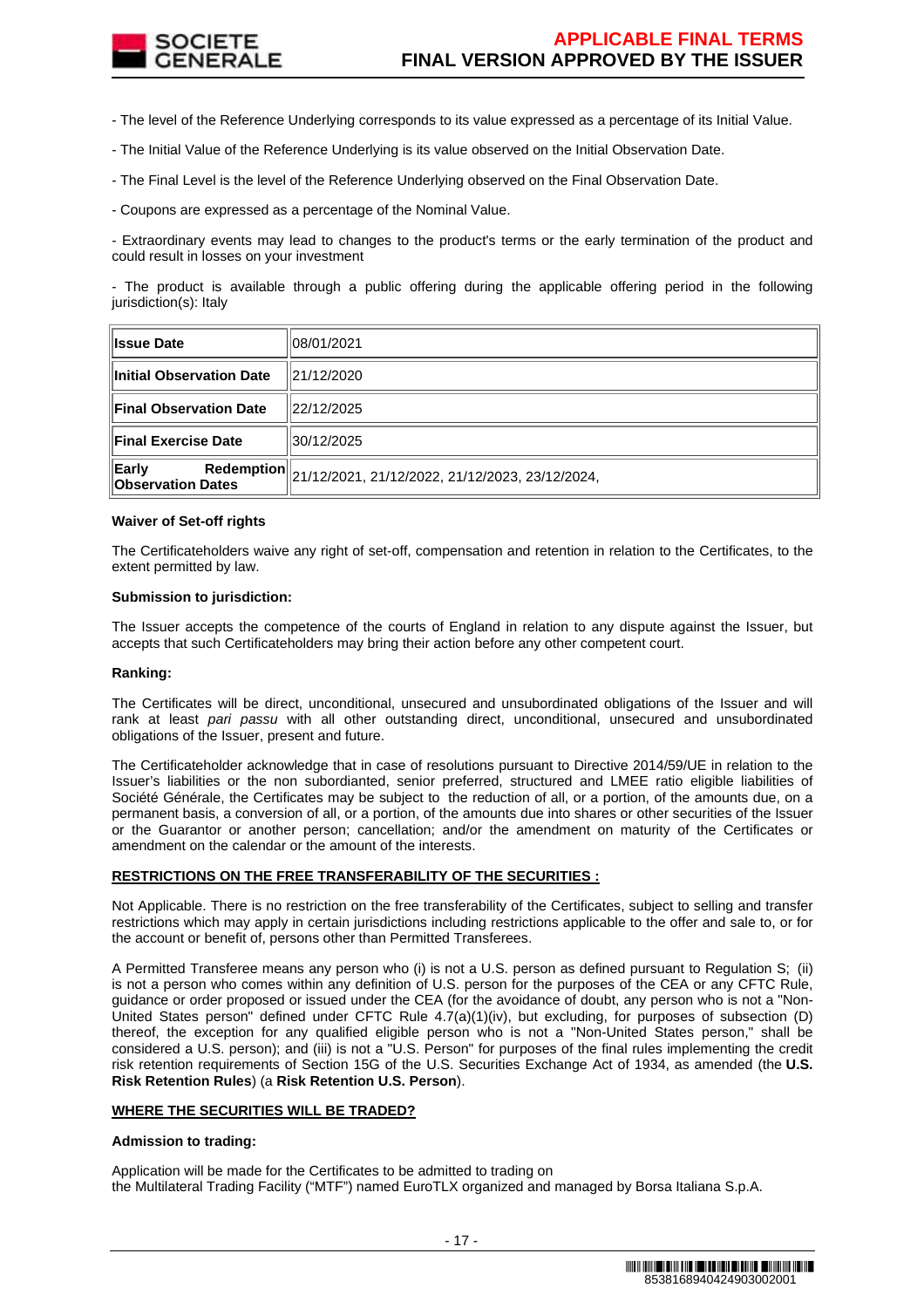

**There can be no assurance that the listing and trading of the Certificates will be approved with effect on the Issue Date or at all.**

# **IS THERE A GUARANTEE ATTACHED TO THE SECURITIES?**

# **Nature and scope of the guarantee:**

The Certificates are unconditionally and irrevocably guaranteed by Société Générale (the **Guarantor**) pursuant to the guarantee governed by French law made as of 05/06/2020 (the Guarantee).

The Guarantee obligations constitutes a direct, unconditional, unsecured and unsubordinated obligations of the Guarantor ranking as senior preferred obligations, as provided for in Article L. 613-30-3-I-3° of the French Code "monétaire et financier" and will rank at least pari passu with all other existing and future direct, unconditional, unsecured senior preferred obligations of the Guarantor, including those in respect of deposits.

Any references to sums or amounts payable by the Issuer which are guaranteed by the Guarantor under the Guarantee shall be to such sums and/or amounts as directly reduced, and/or in the case of conversion into equity, as reduced by the amount of such conversion, and/or otherwise modified from time to time resulting from the application of a bail-in power by any relevant authority pursuant to directive 2014/59/EU of the European Parliament and of the Council of the European Union.

# **Description of the Guarantor:**

The Guarantor, Société Générale is the parent company of the Société Générale Group.

Domicile: 29, boulevard Haussmann, 75009 Paris, France.

Legal form: Public limited liability company (société anonyme).

Country of incorporation: France.

Legal entity identifier (LEI) : O2RNE8IBXP4R0TD8PU41

The Guarantor may on a regular basis, as defined in the conditions set by the French Banking and Financial Regulation Committee, engage in all transactions other than those mentioned above, including in particular insurance brokerage.

Generally speaking, the Guarantor may carry out, on its own behalf, on behalf of third parties or jointly, all financial, commercial, industrial, agricultural, personal property or real property, directly or indirectly related to the above-mentioned activities or likely to facilitate the accomplishment of such activities.

# **Key financial information on the Guarantor:**

#### **Income statement**

| In millions of euros                                                                    | <b>Half Year</b><br>2020<br>(unaudited) | 31.12.2019<br>(audited) | <b>Half Year</b><br>2019<br>(unaudited) | 31.12.2018 <br>(audited) |
|-----------------------------------------------------------------------------------------|-----------------------------------------|-------------------------|-----------------------------------------|--------------------------|
| <b>Net</b><br>interest income (or equivalent) (Total interest income and<br>expense)*** | 5,467                                   | 11,185                  | 5,570                                   | 11,019                   |
| <b>Net</b><br>fee and commission income (Total Fee income and<br>expense)               | 2,373                                   | 5,257                   | 2,669                                   | 5,524                    |
| <b>Net</b><br>impairment loss on financial assets (Cost of risk)                        | (2,099)                                 | (1,278)                 | (578)                                   | (1,005)                  |
| Net trading<br>income (Net gains and losses on financial transactions)                  | 779                                     | 4,460                   | 2,388                                   | 5,189                    |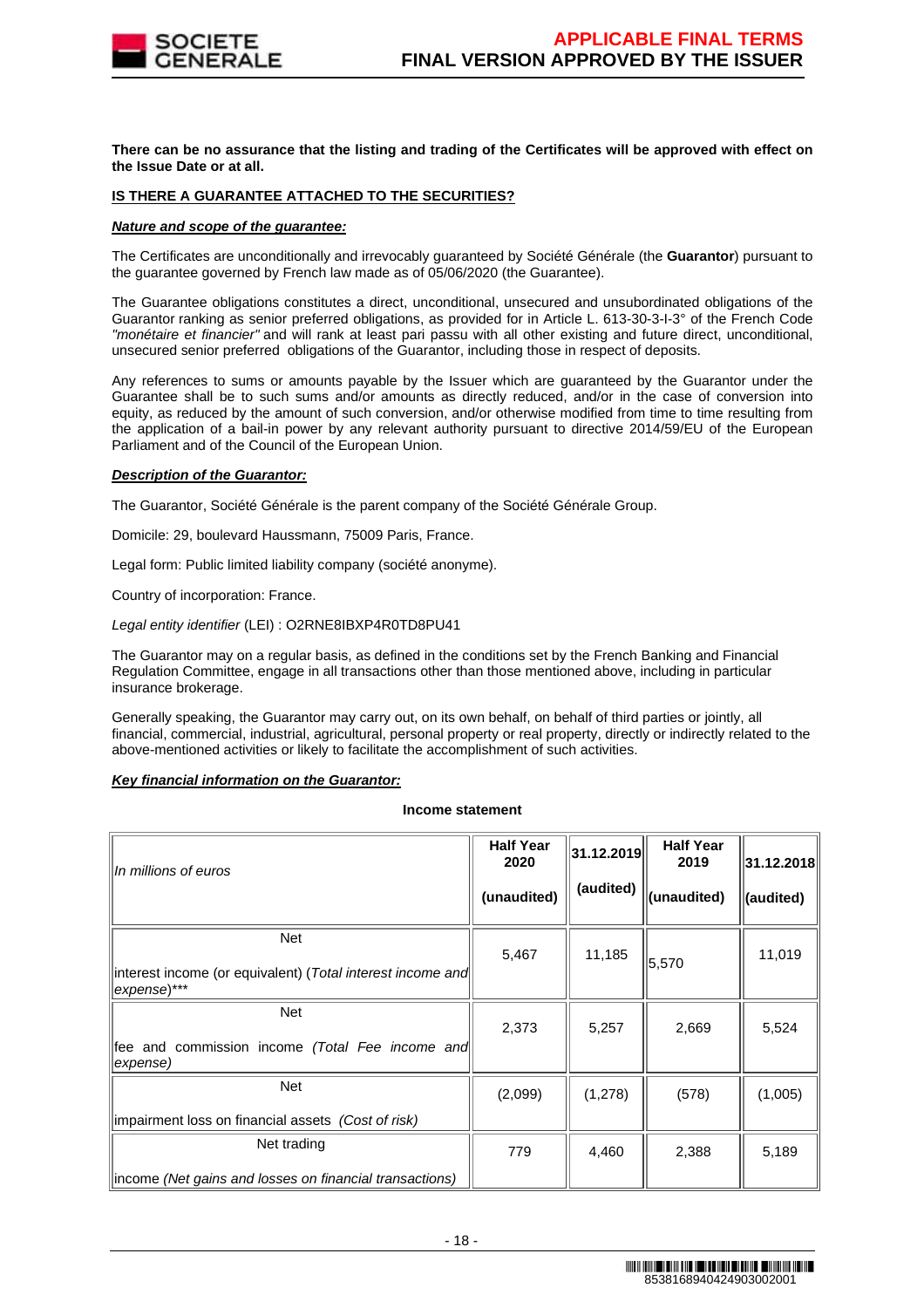

# **APPLICABLE FINAL TERMS FINAL VERSION APPROVED BY THE ISSUER**

| Measure                                                                                                                                                                                                                                                                                                                                      |         |       |       |                      |
|----------------------------------------------------------------------------------------------------------------------------------------------------------------------------------------------------------------------------------------------------------------------------------------------------------------------------------------------|---------|-------|-------|----------------------|
| $\left\ $ of financial performance used by the issuer in the $\left\  \begin{matrix} 1 & 0 & 0 \\ 1 & 0 & 2 & 0 \\ 0 & 0 & 0 & 0 \\ 0 & 0 & 0 & 0 \\ 0 & 0 & 0 & 0 \\ 0 & 0 & 0 & 0 \\ 0 & 0 & 0 & 0 \\ 0 & 0 & 0 & 0 \\ 0 & 0 & 0 & 0 \\ 0 & 0 & 0 & 0 \\ 0 & 0 & 0 & 0 \\ 0 & 0 & 0 & 0 \\ 0 & 0 & 0 & 0 \\ $<br>financial statements such |         | 6,944 | 3,416 | 7,274                |
| as operating profit (Gross operating income)                                                                                                                                                                                                                                                                                                 |         |       |       |                      |
| Net profit or loss (for consolidated financial                                                                                                                                                                                                                                                                                               |         |       |       |                      |
| statements net profit or loss attributable to equity holders<br>$ $ of the parent) (Net                                                                                                                                                                                                                                                      | (1,590) | 3,248 | 1,740 | $4,121$ <sup>*</sup> |
| <i>income, Group share)</i>                                                                                                                                                                                                                                                                                                                  |         |       |       |                      |

# **Balance sheet**

| In billions of euros                                                                                                                                                        | <b>Half</b><br><b>Year 2020</b><br>(unaudited) | 31.12.2019<br>(audited) | Half<br><b>Year 2019</b><br>(unaudited) | 31.12.2018<br>(audited) | #Value<br>as outcome from<br>thel<br>most recent supervisory<br>review and<br>evaluation<br>process<br>(SREP) |
|-----------------------------------------------------------------------------------------------------------------------------------------------------------------------------|------------------------------------------------|-------------------------|-----------------------------------------|-------------------------|---------------------------------------------------------------------------------------------------------------|
| Total assets (Total Assets)                                                                                                                                                 | 1,453.4                                        | 1,356.3                 | 1,388.6                                 | 1,309.4                 | N/A                                                                                                           |
| Senior debt (Debt securities<br>issued)                                                                                                                                     | 136.3                                          | 125.2                   | 127.3                                   | 116.3                   | N/A                                                                                                           |
| Subordinated debt<br>(Subordinated debts)                                                                                                                                   | 14.7                                           | 14.5                    | 14.6                                    | 13.3                    | N/A                                                                                                           |
| Loans and receivables to<br>customers (Customer<br>loans at amortised cost)                                                                                                 | 458.5                                          | 450.2                   | 438.3                                   | 447.2                   | N/A                                                                                                           |
| Deposits from customers<br>(Customer deposits)                                                                                                                              | 444.5                                          | 418.6                   | 412.9                                   | 416.8                   | N/A                                                                                                           |
| Total equity (Shareholders'<br>equity, subtotal                                                                                                                             | 60.7                                           | 63.5                    | 62.5                                    | 61.0                    | N/A                                                                                                           |
| Equity, Group share)                                                                                                                                                        |                                                |                         |                                         |                         |                                                                                                               |
| Non performing loans (based<br>on net carrying amount)<br>receivables)<br>Loans and<br>(Doubtful loans)                                                                     | 17.7                                           | 16.2                    | 17.0                                    | 18.0                    | N/A                                                                                                           |
| Common Equity Tier 1 capital<br>(CET1) ratio (or<br>other<br>relevant<br>prudential<br>capital<br>adequacy<br>depending on the issuance)<br>(Common<br>Equity Tier 1 ratio) | ratop 12.3% (****)                             | 12.7%                   | 12.0%                                   | 11.4%                   | 10.02% **                                                                                                     |
| Total capital ratio (Total<br>capital<br>ratio)                                                                                                                             | 17.7%                                          | 18.3%                   | 17.9%                                   | 17.0%                   | N/A                                                                                                           |
| Leverage ratio<br>calculated under applicable<br>regulatory framework (Fully-                                                                                               | 4.2%                                           | 4.3%                    | 4.3%                                    | 4.3%                    | N/A                                                                                                           |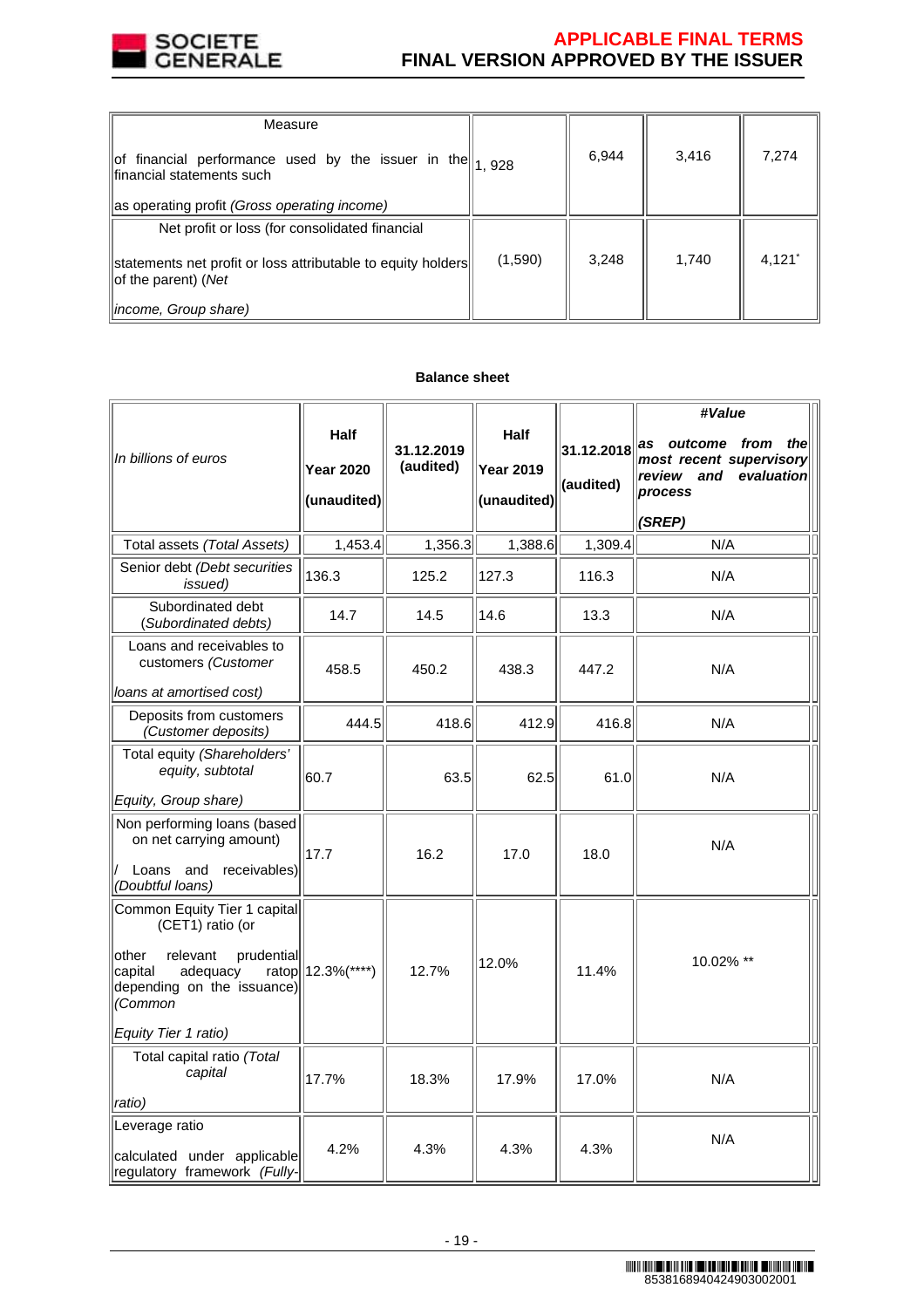

| $\parallel$ loaded CRR      |  |  |  |
|-----------------------------|--|--|--|
| $\parallel$ leverage ratio) |  |  |  |

\* As from January 1st 2019, in accordance with the amendment to IAS 12 "Income Tax", the tax saving related to the payment of coupons on undated subordinated and deeply subordinated certificates, previously recorded in consolidated reserves, is now recognised in income on the "Income tax" line; 2018 comparative data have been restated).

\*\*Taking into account the combined regulatory buffers, the CET1 ratio level that would trigger the Maximum Distributable Amount mechanism would be 9.05% as of 30 June 2020 (including 0.07% of countercyclical buffers).

\*\*\*Titled in italics refer to titled used in the financial statements.

\*\*\*\* Ratio excluding IFRS 9 phasing (CET1 ratio at 12,5% including +20bp of IFRS 9 phasing).

# **Key risks that are specific to the guarantor :**

Due to Société Générale's role as guarantor and counterparty to the Issuer's hedging transactions, investors are essentially exposed to Société Générale's credit risk and have no recourse against the Issuer in the event of the Issuer's default.

# **WHAT ARE THE KEY RISKS THAT ARE SPECIFIC TO THE SECURITIES?**

The investor bears the risk of total or partial loss of the amount invested at redemption of the Certificates on the Final Exercise Date or the event the Certificates is sold by the investor before that date.

Although it is subject to market making agreement, the liquidity of the product may be affected by exceptional circumstances that make it difficult to sell the product or at a price that results in a total or partial loss of the amount invested.

Certificates may be early redeemed automatically when the level of the Underlying(s) reaches a certain level. Investors will not benefit from the performance of the Underlying(s) subsequent to such event.

The market value of the Certificates depends on the evolution of market parameters at the time of exit (price level of the Underlying(s), interest rates, volatility and credit spreads) and may therefore result in a risk of total or partial loss on the amount initially invested.

Events unrelated to the Underlying(s) (e.g. change in law, including tax law, force majeure) may lead to early redemption of the Certificates and thus to total or partial loss of the amount invested.

Events affecting the Underlying(s) or hedging transactions may lead to adjustments, de-indexation, substitution of the Underlying(s), or and consequently to losses on the amount invested, including in the case of capital protection.

If the currency of the investor's main activities is different from that of the product, the investor is exposed to currency risk, especially in the event of exchange controls, which may reduce the amount invested.

The way the Index sponsor applies the index rules relating to the calculation, and modification of the composition of the Index and the integration of the events affecting its components may affect the value of the index and therefore the value of the Certificates.

Investors are exposed to the risk of operational capacity and expertise of the Index Sponsor to ensure the calculation and maintenance of the index according to the index rules in force throughout the life of the Certificates.

# **SECTION D - KEY INFORMATION ON THE OFFER OF SECURITIES TO THE PUBLIC AND/OR ADMISSION TO TRADING ON A REGULATED MARKET**

# **UNDER WHICH CONDITIONS AND TIMETABLE CAN I INVEST IN THIS SECURITIES ?**

**DESCRIPTION OF THE TERMS AND CONDITIONS OF THE OFFER :**

**Non Exempted Offer Jurisdiction(s):** Italy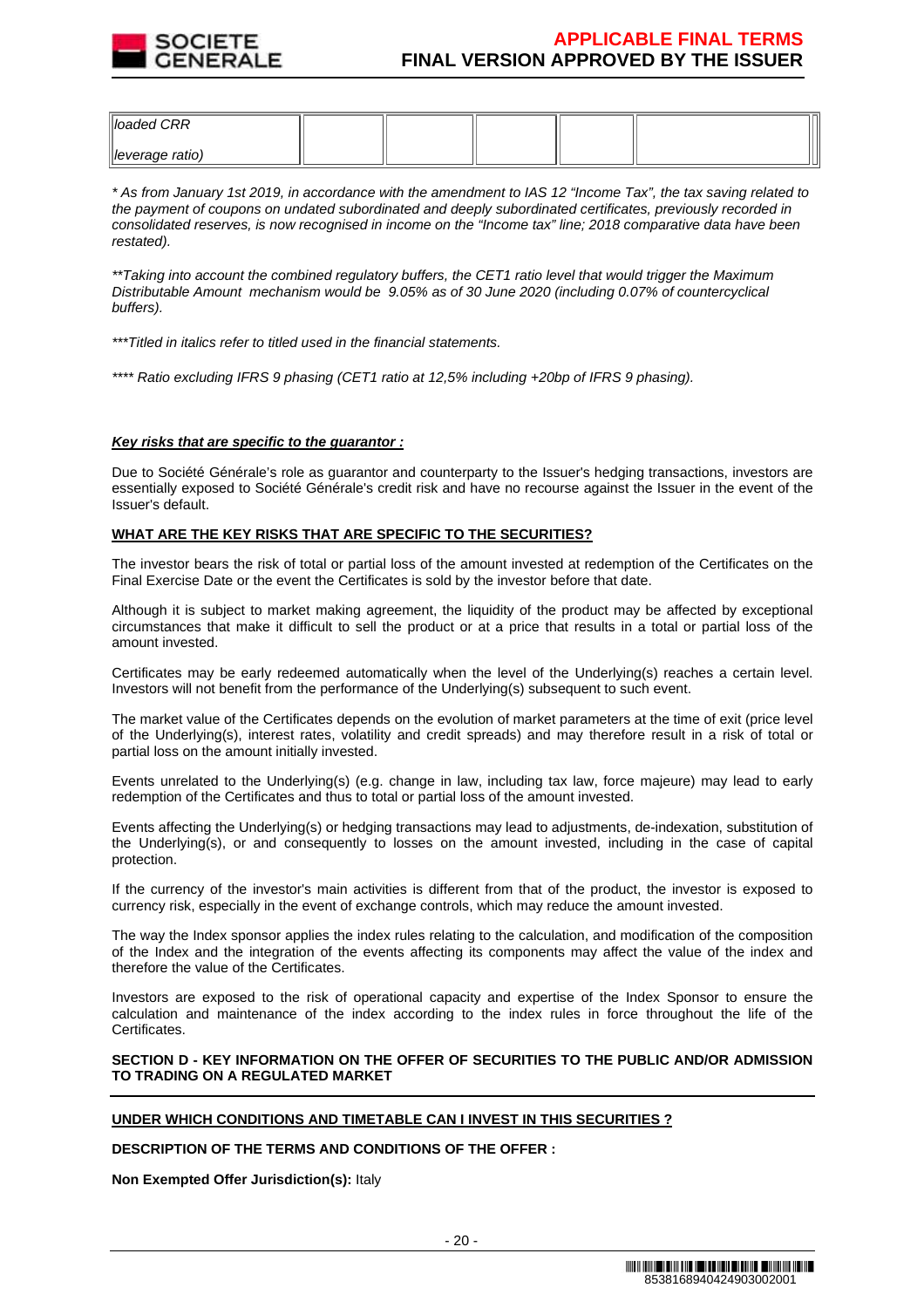

## **Offer Period:**

From and including December 23, 2020 at 9.00 a.m. Central European Time (CET) to and including January 05, 2021 at 4.00 p.m. CET, subject to any early closing of the Offer Period as described below.

The Certificates will be distributed:

(a) within the premises of the Distributors (at their offices and branches);

(b) through door-to-door selling (fuori sede) pursuant to Articles 30 and 31 of the Italian Legislative Decree No. 58 of 24th February 1998, as amended from time to time (the **"Italian Financial Services Act"**) from and including December 23, 2020 at 9.00 a.m. Central European Time (CET) to and including December 31, 2020 at 4.00 p.m. CET; and

(c) through long distance selling techniques (tecniche di comunicazione a distanza) pursuant to article 32 of the Italian Financial Services Act from and including December 23, 2020 at 9.00 a.m. Central European Time (CET) to and including December 24, 2020 at 4.00 p.m. CET,

subject to any early closing of the Offer Period as described below.

The Distributor intending to distribute Certificates through door-to-door selling (fuori sede) pursuant to article 30 of the Italian Financial Services Act will collect the acceptance forms - other than directly at their branches and offices - through financial advisors for door-to-door selling (consulenti finanziari abilitati all'offerta fuori sede) pursuant to Article 31 of the Italian Financial Services Act.

Pursuant to Article 30, paragraph 6, of the Italian Financial Services Act, the validity and enforceability of contracts entered into through door-to-door selling (fuori sede) is suspended for a period of 7 (seven) days from the date of subscription of the acceptance form by the relevant investor.

Within such period investors may notify the relevant Distributor of their withdrawal without payment of any charge or commission.

The Certificates will be also offered through long distance selling techniques (tecniche di comunicazione a distanza) pursuant to article 32 of the Italian Financial Services Act (i.e., through the trading-online platform of the Distributors and/or recorded telephone orders). In this case, investors may purchase the Certificates via the internet, after being identified by the Distributor, by using their personal password/identification codes. Pursuant to article 67-duodecies of the Italian Legislative Decree No. 206/2005 as amended (the so called "Codice del Consumo"), the validity and enforceability of the contracts entered into through long distance selling techniques (tecniche di comunicazione a distanza) is suspended for a period of 14 (fourteen) days from the date of subscription of the acceptance form by the relevant investor. Within such period investors may notify the relevant Distributor of their withdrawal without any charge or commission

**Offer Price:** The Certificates will be offered at the Issue Price of which up to a maximum of 4.00% is represented by distribution fee payable upfront by the Guarantor to Deutsche Bank SpA, Piazza del Calendario, 3, 20126 Milano (the **Distributor**).

# **Conditions to which the offer is subject:**

Offers of the Certificates are conditional on their issue and, on any additional conditions set out in the standard terms of business of the financial intermediaries, notified to investors by such relevant financial intermediaries.

The Issuer reserves the right to close the Offer Period prior to its stated expiry for any reason. The Issuer reserves the right to withdraw the offer and cancel the issuance of the Certificates for any reason at any time on or prior to the Issue Date. For the avoidance of doubt, if any application has been made by a potential investor and the Issuer exercises such right, no potential investor shall be entitled to subscribe or otherwise acquire acquire the the Certificates. In each case, a notice to the investors on the early termination or the withdrawal, as applicable, will be published on the website of the Issuer (http://prospectus.socgen.com).

The validity of the offer is subject to the condition that the decision of admission to trading on EuroTLX is released by Borsa Italiana S.p.A. by not later than on the day immediately preceding the Issue Date; otherwise, the offer will be deemed withdrawn and the issuance cancelled. The Issuer undertakes to file the relevant application with Borsa Italiana S.p.A. in due time to allow Borsa Italiana S.p.A. to release a decision, according to its rules, within the day immediately preceding the Issue Date.

**Issue Price:** EUR 100 per Certificate of EUR 100 Specified Denomination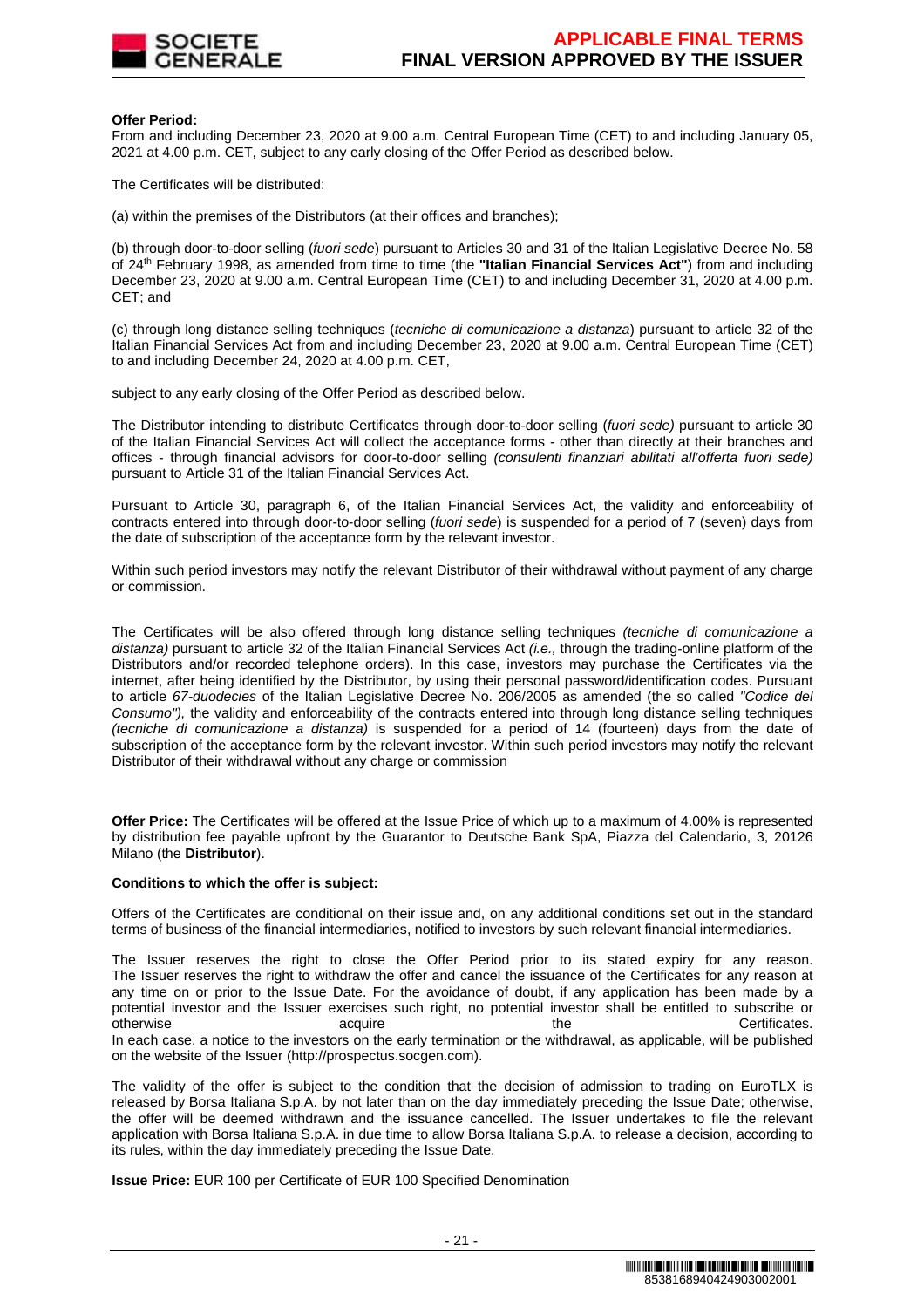

# **Estimate of total expenses related to the issuance or the offer, including estimated expenses charged to the investor by the Issuer or the offeror:**

The entry costs, included in the Issue Price and determined as of 18/12/2020 (the **launch date of the issuance**), charged to the investor by the Issuer or the Offeror are equal to 6.91985%. The entry costs and potential recurrent costs and potential anticipated exit penalties may have an impact on the return the investor may obtain from his investment.

**Distribution plan:** The product is intended for retail investors and will be offered in Italy

# **WHO IS THE OFFEROR AND/OR THE PERSON ASKING FOR THE ADMISSION TO TRADING ?**

Société Générale as Dealer

Tour Société Générale - 17 Cours Valmy

92987 Paris La Défense Cedex, France

Domicile : 29, boulevard Haussmann, 75009 Paris, France.

Legal form : Public limited liability company (société anonyme).

Applicable law : French law.

Country of incorporation : France

# **WHY IS THIS PROSPECTUS BEING PRODUCED ?**

This prospectus is drawn up for the purposes of the public offer of the Certificates.

**Reasons for the offer and use of proceeds :** The net proceeds from each issue of Certificates will be applied for the general financing purposes of the Société Générale Group, which include making a profit.

#### **Estimated net proceeds : Not Applicable**

**Underwriting**: There is an underwriting agreement on a firm commitment basis with**:** Société Générale

#### **Interests of the individual and natural persons of the issuance/offer :**

Save for fees, if any, payable to the Dealer, and so far as the Issuer is aware, no person involved in the issue of the Certificates has an interest material to the offer.

The Dealer and its affiliates have engaged, and may in the future engage, in investment banking and/or commercial banking transactions with, and may perform other services for, the Issuer and its affiliates in the ordinary course of business.

Société Générale will ensure the roles of provider of hedging instruments to the Issuer of the Certificates and Calculation Agent of the Certificates.

The possibility of conflicts of interest between the different roles of Société Générale on one hand, and between those of Société Générale in these roles and those of the Certificateholders on the other hand cannot be excluded.

Furthermore, given the banking activities of Société Générale, conflicts may arise between the interests of Société Générale acting in these capacities (including business relationship with the issuers of the financial instruments being underlyings of the Certificates or possession of non public information in relation with them) and those of the Certificateholders. Finally, the activities of Société Générale on the underlying financial instrument(s), on its proprietary account or on behalf of its customers, or the establishment of hedging transactions, may also have an impact on the price of these instruments and their liquidity, and thus may be in conflict with the interests of the Certificateholders.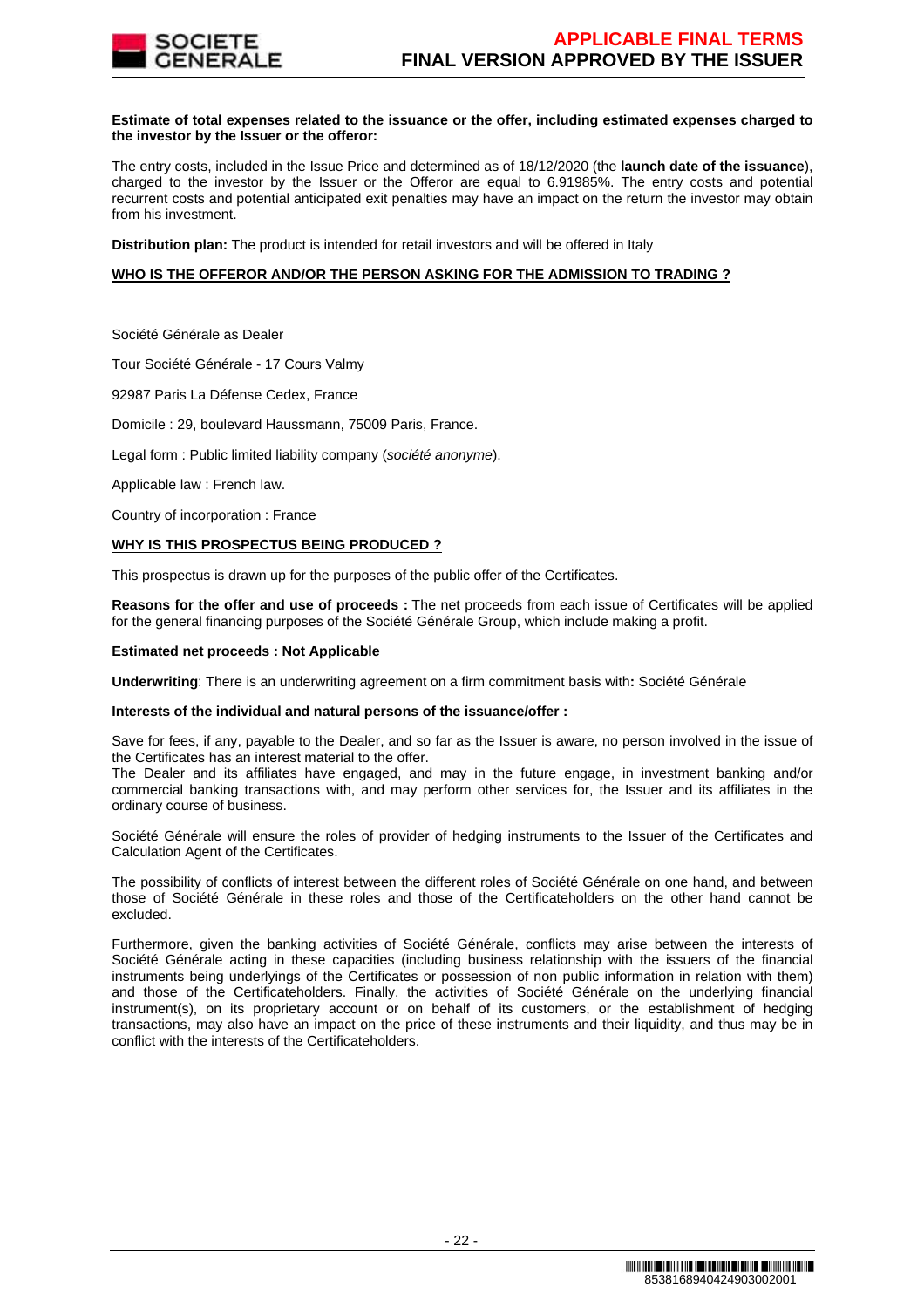

# **NOTA DI SINTESI DELL'EMISSIONE**

# **SEZIONE A – INTRODUZIONE COMPRENSIVA DELLE AVVERTENZE**

**Codice ISIN** : XS2236092529

# **Emittente : SG Issuer**

Domicilio : 16, boulevard Royal, L-2449 Luxembourg

Numero di telefono : + 352 27 85 44 40

Legal entity identifier (LEI) : 549300QNMDBVTHX8H127

# **Offerente e/o soggetto che richiede l'ammissione alle negoziazioni :**

Societe Generale

Tour Société Générale - 17 Cours Valmy

92987 Paris La Défense Cedex, France

Sede legale : 29, boulevard Haussmann, 75009 Paris, France.

Legal entity identifier (LEI) : O2RNE8IBXP4R0TD8PU41

# **Individuazione e contatti dell'autorità competente per l'approvazione del prospetto:**

Approvato dalla Commission de Surveillance du Secteur Financier (CSSF)

110, route d'Arlon L-2991, Luxembourg

E-Mail : direction@cssf.lu

**Data di approvazione del prospetto:** 05/06/2020

# **AVVERTENZE**

La presente nota di sintesi deve essere letta come un'introduzione al prospetto di base (il **Prospectus**).

Qualsiasi decisione di investire nei certificati (i **Certificati**) emesse sulla base Prospetto deve basarsi su una valutazione complessiva del Prospetto da parte dell'investitore.

#### **I potenziali investitori devono essere consapevoli del fatto che questi Certificati potrebbero essere volatili e che potrebbero non ricevere alcun interesse e potrebbero perdere tutto o una parte sostanziale del loro investimento.**

Qualora sia proposto un ricorso dinanzi all'autorità giudiziaria in merito alle informazioni contenute nel Prospetto e nelle relative Condizioni Definitive, il ricorrente potrebbe essere tenuto a sostenere i costi della traduzione del Prospetto di Base prima dell'inizio del procedimento, ai sensi della legislazione nazionale degli Stati Membri.

Nessun soggetto che ha provveduto alla predisposizione della presente nota di sintesi, compresa l'eventuale traduzione, potrà essere ritenuto responsabile civilmente, salvo che questa risulti fuorviante, imprecisa o incoerente se letta congiuntamente alle altre parti del Prospetto, o non offra, se letta congiuntamente alle altre parti del Prospetto, informazioni essenziali volte ad agevolare la decisione dell'investitore di investire nei Certificati.

**State per acquistare un prodotto che non è semplice e può essere di difficile comprensione.**

# **SEZIONE B – INFORMAZIONI CHIAVE SULL'EMITTENTE**

# **CHI È L'EMITTENTE DEI TITOLI?**

**Emittente : SG Issuer** (o l'**Emittente**)

Domicilio: 16, boulevard Royal, L-2449 Luxembourg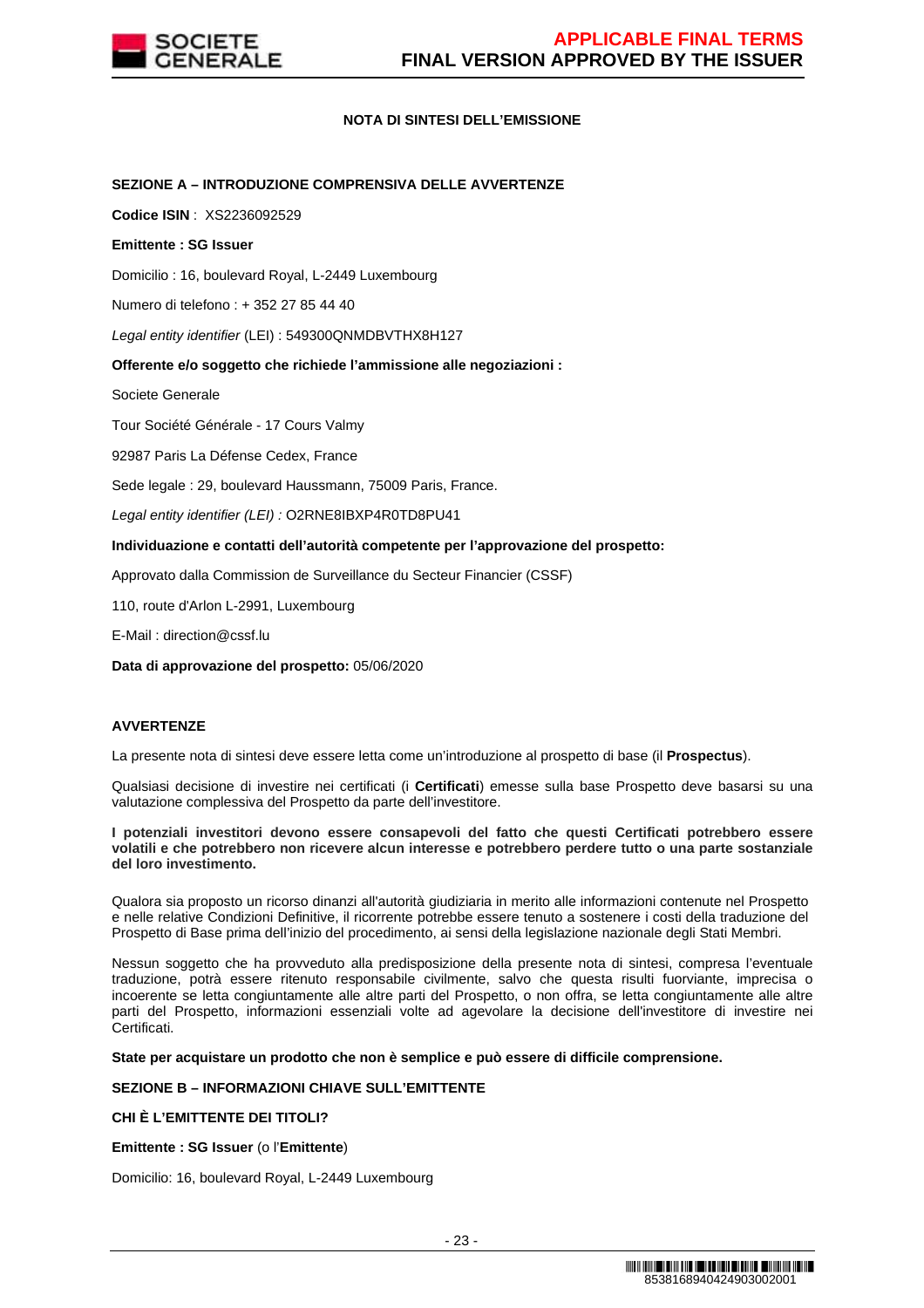

Legal entity identifier (LEI) : 549300QNMDBVTHX8H127

Giurisdizione di riferimento: diritto lussemburghese.

Paese di costituzione: Lussemburgo.

# **Società di revisione : Ernst & Young S.A.**

Le attività principali di SG Issuer sono rappresentate dalla raccolta di fondi tramite l'emissione di warrant e titoli di debito destinati al collocamento presso clienti istituzionali o retail tramite collocatori associati a Société Générale. I fondi derivanti all'emissione di tali titoli di debito vengono quindi concessi in prestito a Société Générale ed altri membri del Gruppo.

SG Issuer è una società controllata al 100 % da Société Générale Luxembourg SA, che è a sua volta un'entità interamente controllata da Société Générale e interamente consolidata.

Come previsto dal proprio statuto, l'Emittente è gestito da un Comitato Esecutivo che agisce sotto la supervisione di un Consiglio di Supervisione. I membri del Comitato Esecutivo sono Laurent Weil, Thierry Bodson, Pascal Jacob, Yves Cacclin, Alexandre Galliche e Estelle Stephan Jaspard (ciascuno singolarmente un Consigliere e nel suo complesso il Comitato Esecutivo). Laurent Weil, Thierry Bodson, Pascal Jacob, Yves Cacclin, Alexandre Galliche et Estelle Stephan Jaspard prestano la loro attività a tempo pieno nell'ambito del gruppo Societe Generale.

# **QUALI SONO LE INFORMAZIONI FINANZIARIE CHIAVE RELATIVE ALL'EMITTENTE?**

# **Conto economico**

| (in migliaia di $\epsilon$ ) | 31 dicembre 2019       | 31 dicembre 2018       |  |
|------------------------------|------------------------|------------------------|--|
|                              | (soggetto a revisione) | (soggetto a revisione) |  |
| Utile/perdita<br>∥operativa  | 210                    | 251                    |  |

#### **Stato patrimoniale**

| (in migliaia di €)                                                                                                 | 31 dicembre 2019       | 31 dicembre 2018       |
|--------------------------------------------------------------------------------------------------------------------|------------------------|------------------------|
|                                                                                                                    | (soggetto a revisione) | (soggetto a revisione) |
| Debito finanziario netto (debiti a lungo<br>termine meno debiti a breve termine meno l<br>disponibilità liquide) * | $-17975$               | $-31.584$              |
| <b>(attività</b><br>correntil<br>Rapporto<br>corrente<br>/passività correnti)                                      | N/A                    | N/A                    |
| Rapporto debito e capitale (passività totali  <br>/capitale azionario totale)                                      | N/A                    | N/A                    |
| Tasso di copertura degli interessi (reddito<br>operativo/spesa per interessi)                                      | N/A                    | N/A                    |

\* il debito finanziario netto è calcolato sulla base dei seguenti elementi:

| ∥Debito finanziario netto                     | 31/12/2019 | 30/06/2019 | 31/12/2018 | 30/06/2018 | 31/12/2017 |
|-----------------------------------------------|------------|------------|------------|------------|------------|
| Obbligazioni convertibili in azioni (1)       | 48 000     | 48 000     | 48 000     | 48 000     | 48 000     |
| Disponibilità liquide e mezzi equivalenti (2) | $-65975$   | -92 164 ll | -79 584    | $-69221$   | -114 889   |
| Totale                                        | - 17 975   | -44 164    | $-31584$   | $-21221$   | $-66889$   |

(1) classificato nella voce Passività finanziarie a costo ammortizzato, si veda nota 4.3 nel bilancio 2019 e nel bilancio periodico abbreviato del 2019

(2) classificato nello Stato Patrimoniale.

# **Flussi di cassa**

| (in migliaia di €) | 31 dicembre 2018 |
|--------------------|------------------|
|--------------------|------------------|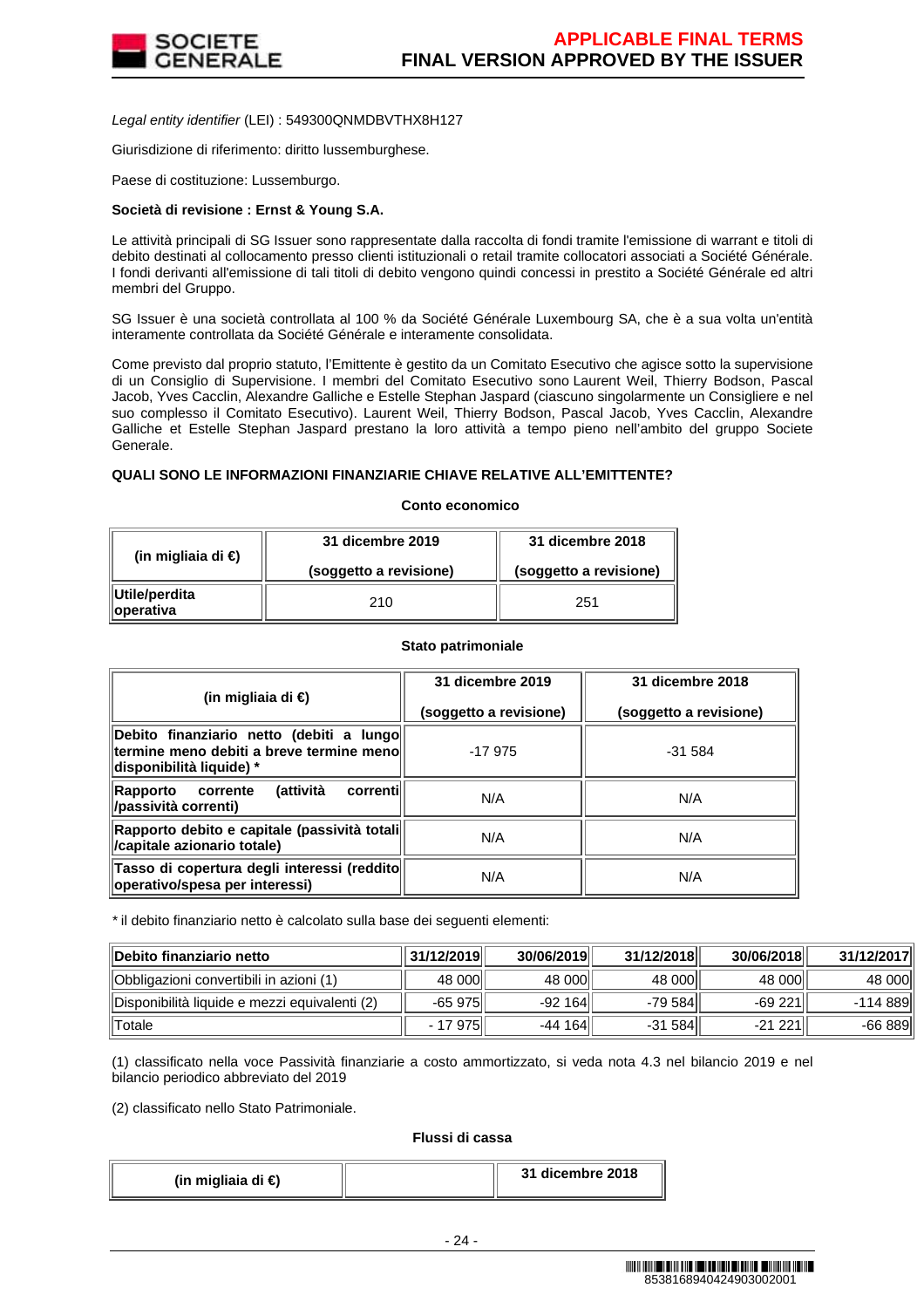

|                                                       | 31 dicembre 2019<br>(soggetto a revisione | (soggetto a revisione) |
|-------------------------------------------------------|-------------------------------------------|------------------------|
| Flussi di cassa netti da attività<br>operative        | 44 845                                    | 4 2 1 4                |
| Flussi di cassa netti da attività<br>finanziarie      | (58 454)                                  | (39519)                |
| Flussi di cassa netti da attività dil<br>investimento |                                           |                        |

# **QUALI SONO I RISCHI CHIAVE SPECIFICI DELL'EMITTENTE?**

In caso di inadempimento o fallimento dell'Emittente, l'investitore ha diritto di ricorso soltanto nei confronti di Société Générale e, in caso di bail-in applicato ai titoli dell'emittente o ai prodotti strutturati di Société Générale, è esposto al rischio di perdita totale o parziale dell'importo investito o di sua conversione in titoli (di capitale o di debito) o di spostamento della scadenza, senza alcuna garanzia o compensazione.

# **SEZIONE C. INFORMAZIONI CHIAVE SUI TITOLI**

# **QUALI SONO LE CARATTERISTICHE PRINCIPALI DEI TITOLI?**

| Valuta del Prodotto IEUR                  |                                                                                                              | Valuta<br>di<br><b>Regolamento</b>        | <b>EUR</b>                                                                 |               |
|-------------------------------------------|--------------------------------------------------------------------------------------------------------------|-------------------------------------------|----------------------------------------------------------------------------|---------------|
| Sede<br>negoziazione                      | EuroTLX, un Sistema<br>di Multilaterale di Negoziazione<br>organizzato e gestito da Borsa<br>Italiana S.p.A. | <b>Valore Nominale</b>                    | 100 EUR per Certificato                                                    |               |
| Investimento<br>Minimo                    | <b>100 EUR</b>                                                                                               | Prezzo<br>dil<br>Emissione                | 100% del Valore Nominale                                                   |               |
| Data di Scadenza                          | 30/12/2025                                                                                                   | dell<br>Protezione<br>Capitale            | No, è possibile subire una<br>perdita anche totale<br>dell'investimento.   |               |
| <b>Barriera</b><br>sul<br>Capitale        | 70%                                                                                                          | Tipologia<br>sul Capitale                 | <b>Barriera</b> Rilevazione solo alla Data di<br><b>Valutazione Finale</b> |               |
| Barriera di<br>Liquidazione<br>Anticipata | 100%                                                                                                         | Premio alla<br>Liquidazione<br>Anticipata | 10,4%                                                                      |               |
| <b>Barriera Finale</b>                    | 100%                                                                                                         | <b>Premio Finale</b>                      | 52%                                                                        |               |
| Sottostante di Riferimento                |                                                                                                              | <b>Identificatore</b>                     | <b>Sponsor</b><br>dell'Indice                                              | <b>Valuta</b> |
| EURO STOXX BANKS ( PRICE )® INDEX         |                                                                                                              | EU0009658426                              | <b>STOXX Limited</b>                                                       | EUR           |

**Codice ISIN :** XS2236092529 **Numero di Certificati:** fino a 150 000

Questo prodotto è un certificato regolato dalla legge inglese.

Questo prodotto è concepito per generare un rendimento quando il prodotto è rimborsato (o a scadenza o nel caso di liquidazione anticipata). E' possibile che il prodotto sia automaticamente rimborsato anticipatamente in base a condizioni predefinite. Se il prodotto non è rimborsato anticipatamente, sia il rendimento che l'importo di liquidazione del capitale saranno legati alla performance del Sottostante di Riferimento. Il capitale investito sarà da considerarsi totalmente a rischio investendo in questo prodotto.

Liquidazione Anticipata Automatica

Ad una qualsiasi Data di Valutazione della Liquidazione Anticipata, se il livello del Sottostante di Riferimento è pari o superiore alla Barriera di Liquidazione Anticipata, il prodotto sarà rimborsato anticipatamente e si riceverà: 100% del Valore Nominale più il Premio di Liquidazione Anticipata moltiplicato per il numero dei periodi trascorsi dall' emissione del prodotto.

Un periodo corrisponde ad un anno.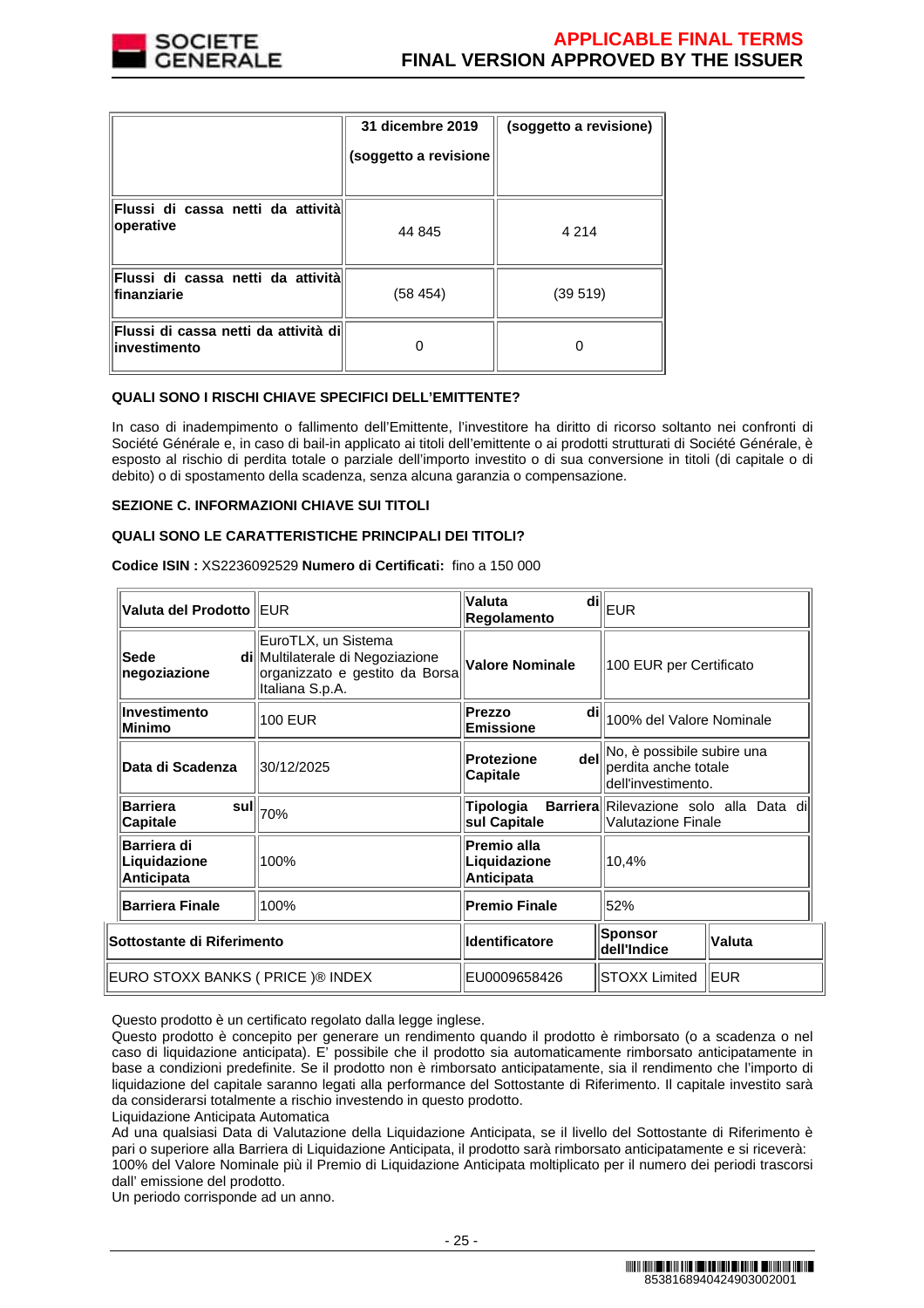

Liquidazione Finale

Alla Data di Scadenza, a condizione che il prodotto non sia stato rimborsato anticipatamente, si riceverà un importo finale di liquidazione.

- Se il Livello Finale del Sottostante di Riferimento è pari o superiore alla Barriera Finale, si riceverà:

100% del Valore Nominale più il Premio Finale

- Se il Livello Finale del Sottostante di Riferimento è inferiore alla Barriera Finale ed è pari o superiore alla Barriera sul Capitale, si riceverà:

100% del Valore Nominale.

- Altrimenti, si riceverà il Livello Finale del Sottostante di Riferimento moltiplicato per il Valore Nominale. In questo scenario, si andrà incontro ad una perdita parziale o totale del capitale investito. Ulteriori Informazioni

- Il livello del Sottostante di Riferimento corrisponde al suo valore espresso come percentuale del suo Valore Iniziale.

- Il Valore Iniziale del Sottostante di Riferimento è il suo valore registrato alla Data di Valutazione Iniziale.

- Il Livello Finale è il livello del Sottostante di Riferimento registrato alla Data di Valutazione Finale.

- I Premi sono espressi come percentuale del Valore Nominale.

- Il verificarsi di eventi straordinari potrebbe causare modifiche dei termini del prodotto o il suo rimborso anticipato. Ciò potrebbe comportare perdite sul capitale investito.

- Il prodotto è disponibile mediante un'offerta pubblica durante il periodo di offerta applicabile nelle seguenti giurisdizioni: Italia

| Data di Emissione                                              | 08/01/2021                                                                 |
|----------------------------------------------------------------|----------------------------------------------------------------------------|
| Valutazione 21/12/2020<br>di<br><b>Data</b><br><b>Iniziale</b> |                                                                            |
| Valutazione 22/12/2025<br>di<br>Data<br>Finale                 |                                                                            |
| Data di Scadenza                                               | 30/12/2025                                                                 |
| Liquidazione<br><b>Anticipata</b>                              | Date di Valutazione della  21/12/2021, 21/12/2022, 21/12/2023, 23/12/2024, |

#### **Rinuncia ai diritti di compensazione**

I Portatori dei Cerificati rinunciano a qualsiasi diritto di compensazione e ritenzione con riferimento ai Certificati, nella misura consentita dalla legge.

#### **Giurisdizione applicabile**

L'Emittente accetta la competenza dei tribunali inglesi in relazione a qualunque controversia nei confronti dell'Emittente, e che i Portatori dei Certificati possano promuovere un'azione legale innanzi a qualunque altro tribunale competente.

# **Priorità:**

I Certificati sono obbligazioni dirette, incondizionate, non garantite e non subordinate dell'Emittente e saranno pari passu rispetto a tutte le altre obbligazioni dirette, incondizionate, non garantite e non subordinate dell'Emittente, presenti e future, in circolazione.

Il Portatore dell'obbligazione prende atto e accetta che in caso di risoluzione ai sensi della Direttiva 2014/59/UE che riguardi le passività dell'Emittente ovvero le passività di Societe Generale non subordinate, di tipo senior preferred, strutturate e rilevanti ai fini del rapporto LMEE, I Certificati possono essere oggetto di riduzione totale o parziale degli importi in relazione ad esse dovuti, su base permanente; di conversione in tutto o in parte degli import dovuti in azioni o altri titoli dell'Emittente o del Garante o di altro soggetto; di cancellazione; e/o di modifica della scadenza dei Certificati ovvero modifica del calendario o dell'importo degli interessi.

# **RESTRIZIONI ALLA LIBERA TRASFERIBILITÀ DEI CERTIFICATI**

Non Applicabile. Non sussiste alcuna limitazione alla libera trasferibilità dei Certificati, ferme restando le restrizioni di vendita e trasferimento eventualmente in vigore in talune giurisdizioni, incluse le restrizioni applicabili all'offerta e alla vendita a, o per conto o a beneficio di, Cessionari Autorizzati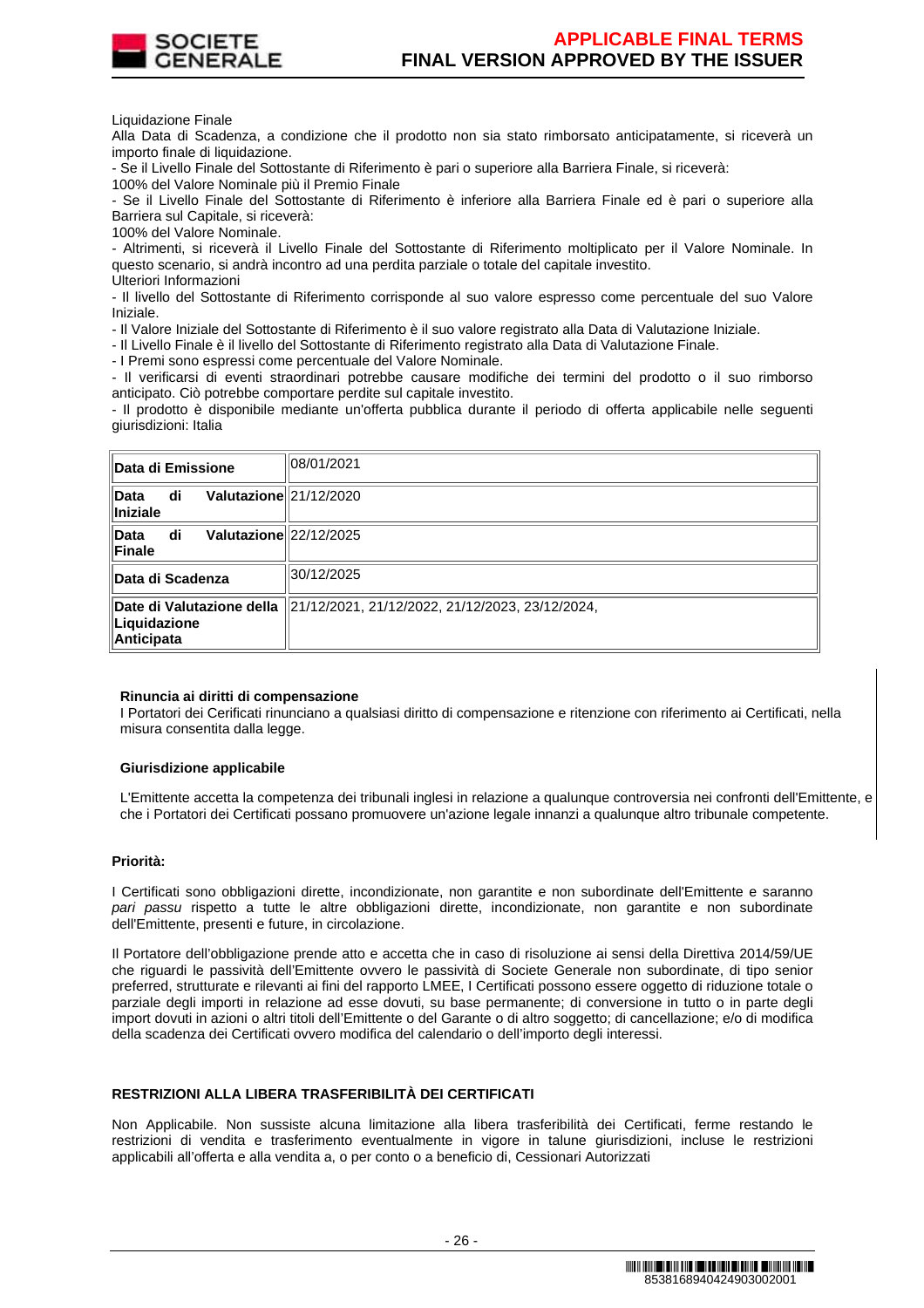

Un Cessionario Consentito indica qualsiasi soggetto che (i) non è una U.S. person secondo la definizione di cui al Regulation S; e (ii) non è un soggetto che rientra in una qualsiasi definizione di soggetto U.S. ai fini di qualsivoglia regola CEA o CFTC, o linee guida o ordinanze proposte o emesse da CEA (per fini di chiarezza, qualsiasi soggetto che non sia un "soggetto non statunitense" ai sensi della norma CFTC 4.7(a)(1)(iv), ma escludendo, ai fini della sottosezione (D), l'eccezione riferita a qualsiasi soggetto qualificato ed idoneo che non sia un "soggetto non statunitense", sarà considerato un soggetto U.S.); e (iii) non è "soggetto U.S." ai sensi delle norme definitive di attuazione dei requisiti di mantenimento del rischio di credito di cui alla Sezione 15G del U.S. Securities Exchange Act del 1934 e successive modifiche (le **Regole U.S. di Mantenimento del Rischio**) (un **Soggetto U.S. al Mantenimento del Rischio**).

# **DOVE SARANNO NEGOZIATI I TITOLI?**

# **Ammissione alle negoziazioni:**

Sarà presentata domanda di ammissione alla negoziazione dei Certificati sul Sistema Multilaterale di Negoziazione denominato EuroTLX "MTF"), organizzato e gestito da Borsa Italiana S.p.A.

**Non vi è alcuna certezza che la negoziazione dei Certificati sia approvata a partire dalla Data di Emissione.**

# **I TITOLI SONO ASSISTITI DA UNA GARANZIA?**

# **Natura e scopo della garanzia**

I Certificati sono incondizionatamente e irrevocabilmente garantiti da Société Générale (il **Garante**) ai sensi della garanzia regolata dal diritto francese stipulata in data 05/06/2020 (la **Garanzia**).

La Garanzia costituisce un'obbligazione diretta, incondizionata, non garantita e non subordinata del Garante, con il rango di obbligazione senior preferred di cui all'articolo L. 613-30-3-I-3° del Codice e sarà almeno pari passu rispetto a tutte le altre obbligazioni, esistenti e future, dirette, incondizionate, non garantite e senior preferred del Garante, ivi comprese quelle relative ai depositi.

Qualsiasi riferimento a somme o importi pagabili dall'Emittente, garantiti dal Garante ai sensi della Garanzia, dovrà essere rivolto a somme e/o importi direttamente ridotti, e/o in caso di conversione in equity, ridotte dell'importo di tale conversione, e/o altrimenti modificati di volta in volta in seguito all'applicazione del potere di bail-in di qualsivoglia autorità pertinente ai sensi della direttiva 2014/59/UE del Parlamento Europeo e del Consiglio dell'Unione Europea.

# **Descrizione del Garante**

Il Garante, Société Générale è la società controllante del Gruppo Société Générale.

Sede legale: 29, boulevard Haussmann, 75009 Parigi, Francia.

Forma giuridica: Società per azioni a responsabilità limitata pubblica (société anonyme).

Legislazione di riferimento dell'Emittente: diritto francese.

Paese di costituzione: Francia

Legal entity identifier (LEI) : O2RNE8IBXP4R0TD8PU41

Il Garante può intraprendere su base regolare, come ciò è definito nelle condizioni fissate dal French Banking and Financial Regulation Committee, tutte le operazioni salvo quelle sopra menzionate, ivi inclusa in particolare l'attività di brokeraggio assicurativo.

In generale, il Garante può svolgere, per conto proprio, per conto di terzi o congiuntamente, tutte le attività finanziarie, commerciali, industriali, relative all'agricoltura, alla proprietà personale o immobiliare, direttamente o indirettamente legate alle attività sopra menzionate o che possono facilitare lo svolgimento di tali attività.

# **Informazioni finanziarie chiave del Garante:**

# **Conto economico**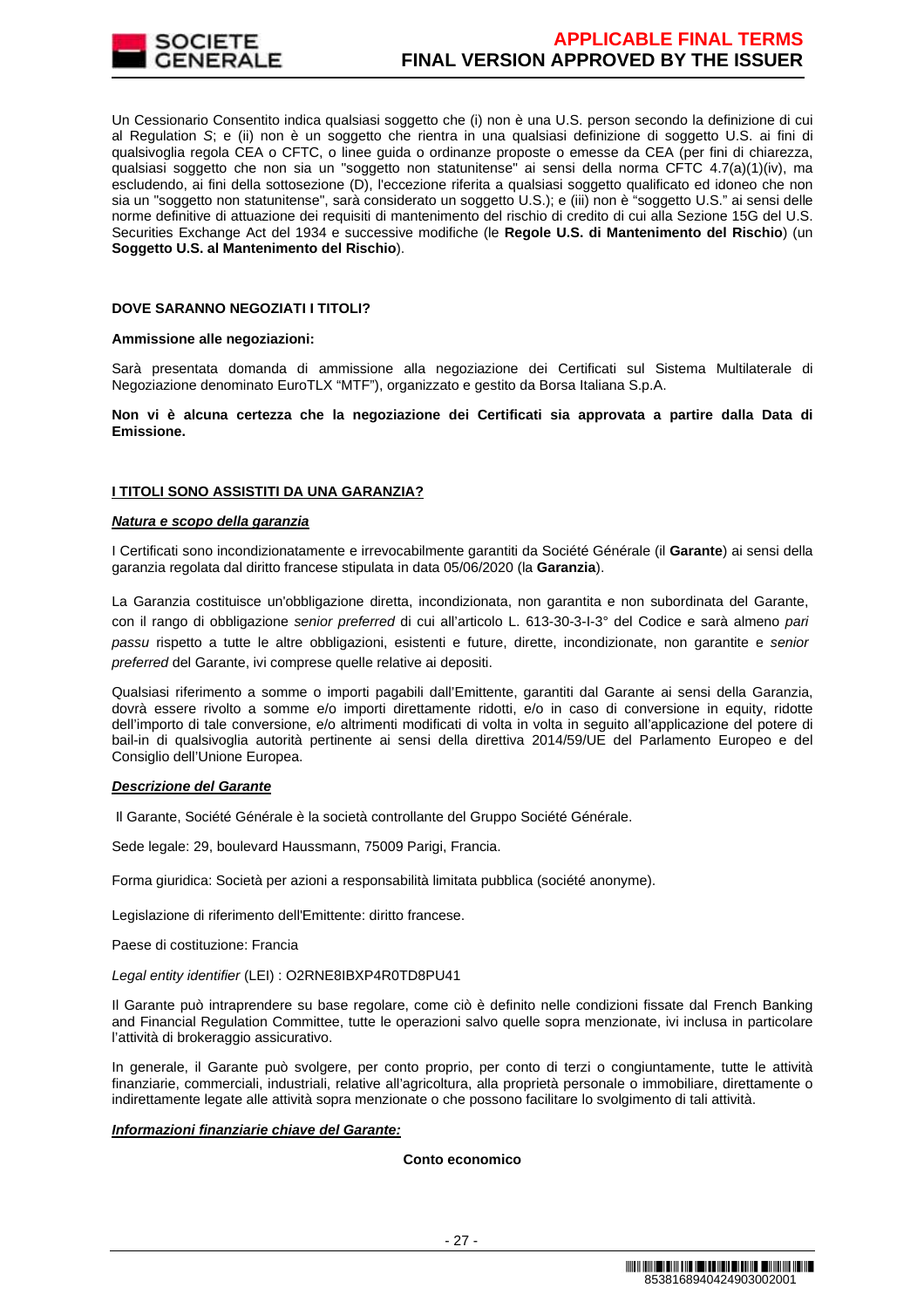

# **APPLICABLE FINAL TERMS FINAL VERSION APPROVED BY THE ISSUER**

|                                                                                                                                                            | Semestrale 2020 31.12.2019<br>(non soggetto a<br>revisione) | (soggetto<br>revisione) | Semestrale 2019 31.12.2018<br>all(non soggetto all<br>revisione) | (soggetto<br>a<br>revisione) |
|------------------------------------------------------------------------------------------------------------------------------------------------------------|-------------------------------------------------------------|-------------------------|------------------------------------------------------------------|------------------------------|
| Reddito netto da interessi (o<br>equivalente)                                                                                                              | 5467                                                        | 11 185                  | 5 5 7 0                                                          | 11 019                       |
| Reddito netto da fee e commissioni                                                                                                                         | 2 3 7 3                                                     | 5 2 5 7                 | 2669                                                             | 5 5 2 4                      |
| Perdita netta da riduzione durevole di<br>valore delle attività finanziarie                                                                                | (2 099)                                                     | (1278)                  | (578)                                                            | (1005)                       |
| Reddito netto da trading                                                                                                                                   | 779                                                         | 4 4 6 0                 | 2 3 8 8                                                          | 5 1 8 9                      |
| Misura della performance finanziaria<br>utilizzata dall'emittente nel bilancio<br>quale l'utile operativo                                                  | 1928                                                        | 6944                    | 3416                                                             | 7 2 7 4                      |
| Utile o perdita netta (per il bilancio<br>consolidato utile o perdita netta<br>attribuibile ai possessori di<br>strumenti di capitale della<br>capogruppo) | (1590)                                                      | 3 2 4 8                 | 1 740                                                            | 4,121'                       |

# **Stato patrimoniale**

|                                                                                                                                                          | Semestrale 2020<br>(non soggetto a<br>revisione) | 31.12.2019<br>(soggetto a<br>revisione) | <b>Semestrale</b><br>2019<br>(non<br>soggetto<br>Я<br>revisione) | 31.12.2018<br>(soggetto<br>revisione) | #Valore<br>risultante dal più<br>recente<br>di<br>processo<br>revisione<br>e<br>valutazione<br>prudenziale<br>(SREP) |
|----------------------------------------------------------------------------------------------------------------------------------------------------------|--------------------------------------------------|-----------------------------------------|------------------------------------------------------------------|---------------------------------------|----------------------------------------------------------------------------------------------------------------------|
| Totale attività                                                                                                                                          | 1 453,4                                          | 1 356,3                                 | 1 388,6                                                          | 1 309,4                               | N/A                                                                                                                  |
| Debiti senior                                                                                                                                            | 136,3                                            | 125,2                                   | 127,3                                                            | 116,3                                 | N/A                                                                                                                  |
| Debiti subordinati                                                                                                                                       | 14,7                                             | 14,5                                    | 14,6                                                             | 13,3                                  | N/A                                                                                                                  |
| Prestiti e crediti dalla<br>clientela                                                                                                                    | 458,5                                            | 450,2                                   | 438,3                                                            | 447,2                                 | N/A                                                                                                                  |
| Depositi dalla clientela                                                                                                                                 | 444,5                                            | 418,6                                   | 412,9                                                            | 416,8                                 | N/A                                                                                                                  |
| <b>Totale capitale</b>                                                                                                                                   | 60,7                                             | 63,5                                    | 62,5                                                             | 61,0                                  | N/A                                                                                                                  |
| Prestiti non performing<br>(sulla base di importo<br>netto iscritto in bilancio /<br>prestiti e crediti)                                                 | 17,7                                             | 16,2                                    | 17,0                                                             | 18,0                                  | N/A                                                                                                                  |
| Rapporto di Common<br><b>Equity Tier 1 capital</b><br>(CET1) (o altro rapporto<br>di capitale di adeguatezza<br>prudenziale a seconda<br>dell'emissione) | $12,3%$ (****)                                   | 12,7%                                   | 12,0%                                                            | 11,4%                                 | 10,02% **                                                                                                            |
| Rapporto di capitale<br>totale                                                                                                                           | 17,7%                                            | 18,3%                                   | 17,9%                                                            | 17,0%                                 | N/A                                                                                                                  |
| Rapporto di leva<br>calcolato secondo il<br>quadro regolamentare<br>applicabile                                                                          | 4,2%                                             | 4,3%                                    | 4,3%                                                             | 4,3%                                  | N/A                                                                                                                  |

\* Dal 1 gennaio 2019, in linea con le modifiche allo IAS 12 "Imposte sul Reddito", il risparmio fiscale relativo al pagamento di cedole su subordinati senza date e note fortemente subordinate, in precedenza registrate nelle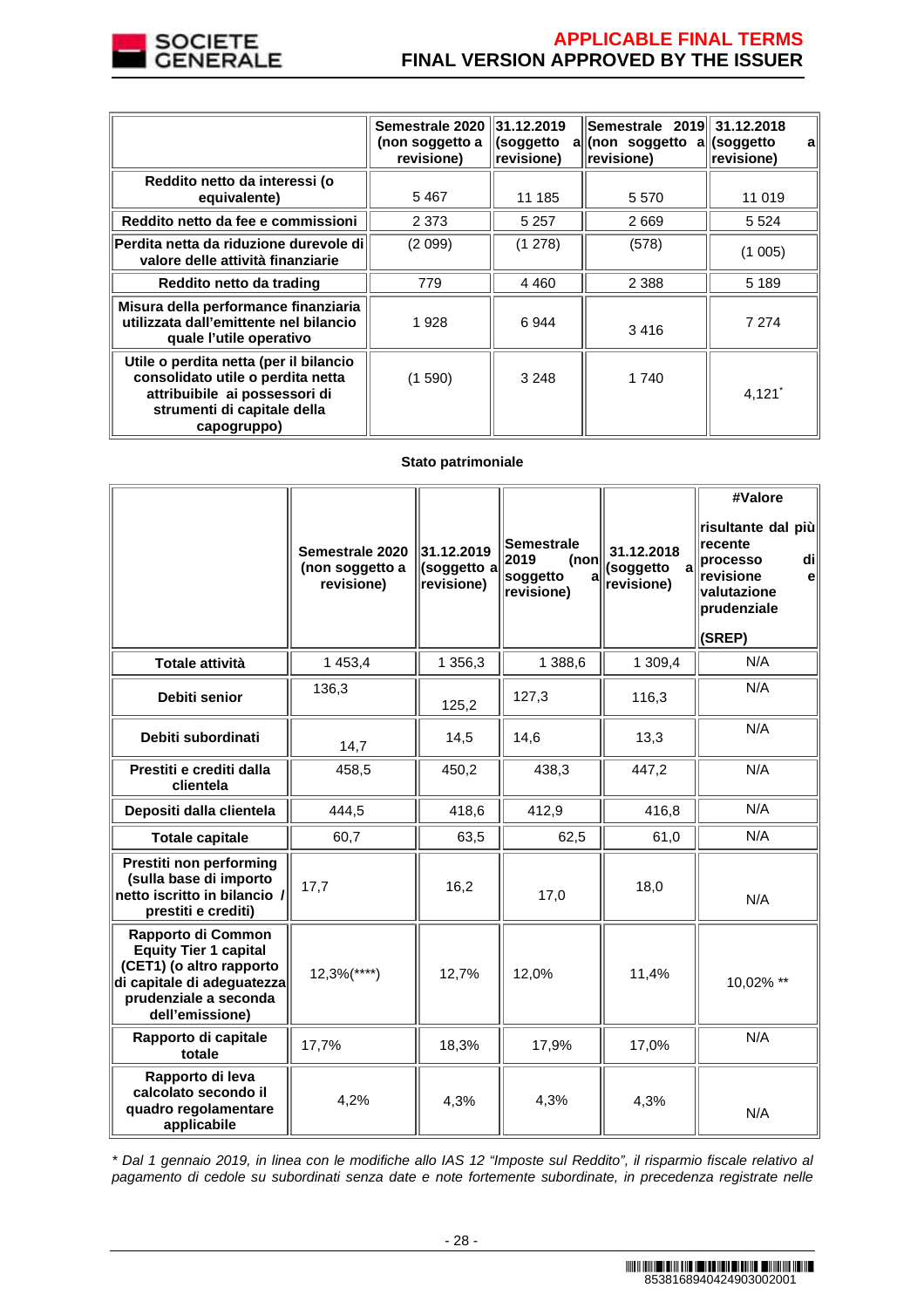

riserve consolidate, è ora riconosciuto come reddito nella linea "imposte sul reddito"; si sono determinati ii dati comparativi del 2018.

\*\*Considerando i buffers regolamentari combinati, il livello del rapporto CET1 che attiverebbe il meccanismo dell'Importo Massimo Distribuibile sarebbe pari a 9,05% al 30 giugno 2020 (includendo 0,07% di buffers anticiclici).

\*\*\* I titoli in corsivo si riferiscono ai titoli utilizzati nel bilancio

\*\*\*\* Rapporto che esclude le fasi relative all'IFRS 9 (CET1 ratio a 12,5% che include +20punti base di fasi IFRS 9).

# **Rischi chiave specifici del garante**

Considerando che Société Générale è garante e controparte delle operazioni di copertura dell'Emittente, gli investitori sono essenzialmente esposti al rischio di credito di Société Générale e non hanno ricorso nei confronti dell'Emittente in caso di inadempimento dell'Emittente.

# **QUALI SONO I RISCHI CHIAVE SPECIFICI DEI TITOLI?**

La vendita dei Certificati prima della prevista data di scadenza determinerà la perdita della protezione totale dell'importo investito**.**

Benché sia oggetto di impegni di market making, la liquidità del prodotto può essere influenzata dal verificarsi di circostanze eccezionali che potrebbero rendere difficile vendere il prodotto o comunque ad un prezzo che produce la perdita totale o parziale dell'importo investito.

I Certificati possono essere rimborsati anticipatamente automaticamente quando il livello del(i) Sottostante(i) raggiungono un certo livello. Gli Investori non beneficeranno della performance del(i) Sottostante(i) successivamente a tal evento.

Il valore di mercato dei Certificati dipende dall'evoluzione dei parametri di mercato al momento dell'uscita (livello dei prezzi dei Sottostanti, tassi di interesse, volatilità e credit spreads) e può pertanto comportare un rischio di perdita totale o parziale dell'importo inizialmente investito

Il verificarsi di eventi non legati al Sottostante (quali la modifica di previsioni di legge, inclusa la normativa fiscale, eventi di forza maggiore) possono determinare il rimborso anticipato dei Certificati e quindi la perdita totale o parziale dell'importo investito.

Il verificarsi di eventi relativi al Sottostante ovvero a operazioni di copertura può determinare la necessità di rettifiche, de-indicizzazioni, sostituzione del Sottostante, e di conseguenza a perdite del capitale investito, anche in caso di prodotti a capitale protetto.

Se la valuta di riferimento delle attività principali dell'investitore è diversa da quella del prodotto, l'investitore è esposto al rischio di cambio, in particolare in caso di controlli sul cambio, che potrebbero ridurre l'importo investito.

Le modalità con cui lo sponsor dell'Indice applica le regole di calcolo dell'Indice relativamente al calcolo, la modifica della composizione dell'Indice e il recepimento degli eventi che impattano sui suoi componenti possono avere un impatto sul valore dell'indice e quindi sul valore dei Certificati.

Gli investitori sono esposti al rischio legato alla capacità operativa e alla esperienza dello Sponsor dell'Indice ad assicurare il calcolo e il mantenimento dell'indice sulla base della metodologia di calcolo in vigore durante la vita dei Certificati.

#### **SEZIONE D – INFORMAZIONI CHIAVE SULL'OFFERTA AL PUBBLICO DEI TITOLI E/O SULL'AMMISSIONE ALLE NEGOZIAZIONI SU DI UN MERCATO REGOLAMENTATO**

# **IN BASE A QUALI CONDIZIONI E ORIZZONTE TEMPORALE POSSO INVESTIRE IN QUESTI TITOLI?**

# **DESCRIZIONE DELLE MODALITÀ DELL'OFFERTA:**

# **Giurisdizione dell'offerta al pubblico non esente:** Italia

**Periodo di Offerta:** Dal 23 dicembre 2020 (incluso) alle 09:00 CET (Central European Time) al 05 gennaio 2021 (incluso), alle 16:00 CET, salvo chiusura anticipata del Periodo di Offerta, come descritto di seguito.

I Certificati verranno collocati:

(a) all'interno dei locali del Collocatorie (presso le sedi e le filiali);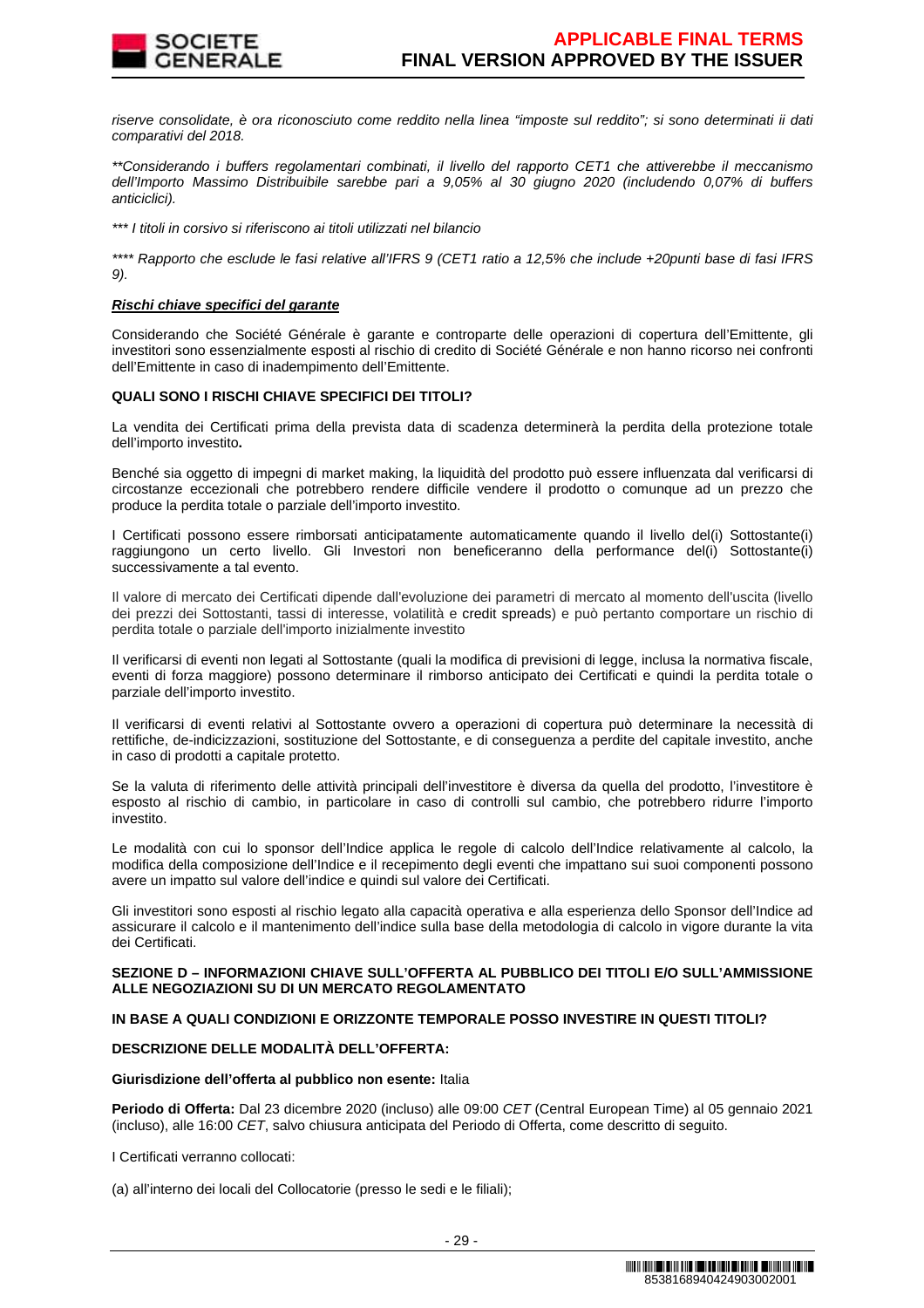

(b) mediante offerta fuori sede ai sensi dell'articolo 30 e dell'articolo 31 del d.lgs 24 febbraio 1998 n. 58 come successivamente modificato (il "Testo Unico della Finanza") dal 23 dicembre 2020 alle 9.00 CET al 31 dicembre 2020 (incluso), alle 16.00 CET; e

(c) mediante tecniche di comunicazione a distanza ai sensi dell'articolo 32 del TUF dal 23 dicembre 2020 alle 9.00 CET al 24 dicembre 2020 (incluso), alle 16.00 CET,

salvo chiusura anticipata del Periodo d'Offerta come descritto di seguito.

Il Collocatore che intende collocare i Certificati attraverso l'offerta fuori sede ai sensi dell'articolo 30 del Testo Unico della Finanza raccoglieranno i Moduli di adesione - invece che direttamente presso le loro filiali e uffici attraverso consulenti finanziari abilitati all'offerta fuori sede ai sensi dell'articolo 31 del Testo Unico della Finanza.

Ai sensi dell'articolo 30, comma 6, del Testo Unico della Finanza, la validità e l'efficacia dei contratti sottoscritti tramite Offerta Fuori Sede è sospesa per un periodo di 7 (sette) giorni dalla data di sottoscrizione del Modulo di Adesione da parte del relativo investitore.

Entro tale periodo gli investitori possono comunicare al Collocatore il loro recesso, senza dover pagare alcun costo o commissione.

I Certificati verranno anche offerti mediante tecniche di comunicazione a distanza ai sensi dell'articolo 32 del Testo Unico della Finanza (ad esempio attraverso le piattaforme di trading online dei Collocatori e/o mediante ordini telefonici). In tale caso gli investitori possono acquistare i Certificati via internet e/o via telefono, dopo essere stati identificati dal Collocatore, secondo le procedure stabilite dal Collocatore. Ai sensi dell'articolo 67 duodecies del d.lgs n. 206/2005 come successivamente modificato (il "Codice del Consumo"), la validità e l'efficacia dei contratti sottoscritti mediante tecniche di comunicazione a distanza sono sospese per un periodo di 14 (quattordici) giorni dalla data di sottoscrizione. Entro tale periodo gli investitori possono comunicare al Collocatore il loro recesso senza alcun costo o commissione.

**Prezzo di Offerta:** I Certificati saranno offerti al Prezzo di Emissione, una parte del quale, pari al massimo al 4,00%, è costituita dalla commissione di distribuzione dovuta in via anticipata dal Garante a Deutsche Bank SpA, Piazza del Calendario, 3, 20126 Milano (il **Collocatore**).

# **Condizioni a cui è soggetta l'offerta:**

L'offerta dei Certificati è subordinata alla loro emissione e a qualunque condizione aggiuntiva contenuta nei termini generali di attività degli intermediari finanziari, dagli stessi notificate agli investitori.

L'Emittente si riserva il diritto di chiudere il Periodo di Offerta prima della scadenza inizialmente stabilita per qualunque motivo.

L'Emittente si riserva il diritto di ritirare l'offerta e annullare l'emissione dei Certificati per qualunque motivo e in un qualsiasi momento alla Data di Emissione o precedentemente alla stessa. Resta inteso che qualora un potenziale investitore abbia richiesto la sottoscrizione e l'Emittente eserciti tale diritto, tale potenziale investitore non avrà alcun diritto di sottoscrivere o acquistare altrimenti i Certificati.

In ogni caso, l'avviso agli investitori relativo alla chiusura anticipata o al ritiro, a seconda dei casi, sarà pubblicato sul sito web dell'Emittente (http://prospectus.socgen.com).

La validità dell'offerta è soggetta al rilascio dell'autorizzazione alla negoziazione sull'EuroTLX da parte di Borsa Italiana S.p.A. entro e non oltre il giorno immediatamente precedente alla Data di Emissione; diversamente, l'offerta deve considerarsi ritirata e l'emissione annullata. L'Emittente s'impegna a presentare per tempo la relativa domanda a Borsa Italiana S.p.A., al fine di consentire a Borsa Italiana S.p.A. di prendere una decisione, in base ai suoi regolamenti, entro il giorno immediatamente precedente alla Data di Emissione.

**Prezzo di Emissione:** EUR 100 per Certificato di Denominazione Specificata di EUR 100

# **Stima delle spese totali relative all'emissione o all'offerta, includendo la stima di eventuali spese applicate all'investitore dall'Emittente o dall'offerente:**

I costi di entrata, impliciti nel Prezzo di Emissione e calcolati al 18/12/2020 (la **data di lancio dell'emissione**), applicati all'investitore dall'Emittente o dall'Offerente sono pari al 6,91985%. I costi di entrata e i potenziali costi ricorrenti e le potenziali penali di uscita anticipata possono avere un impatto sul rendimento che l'investitore può ottenere dall'investimento.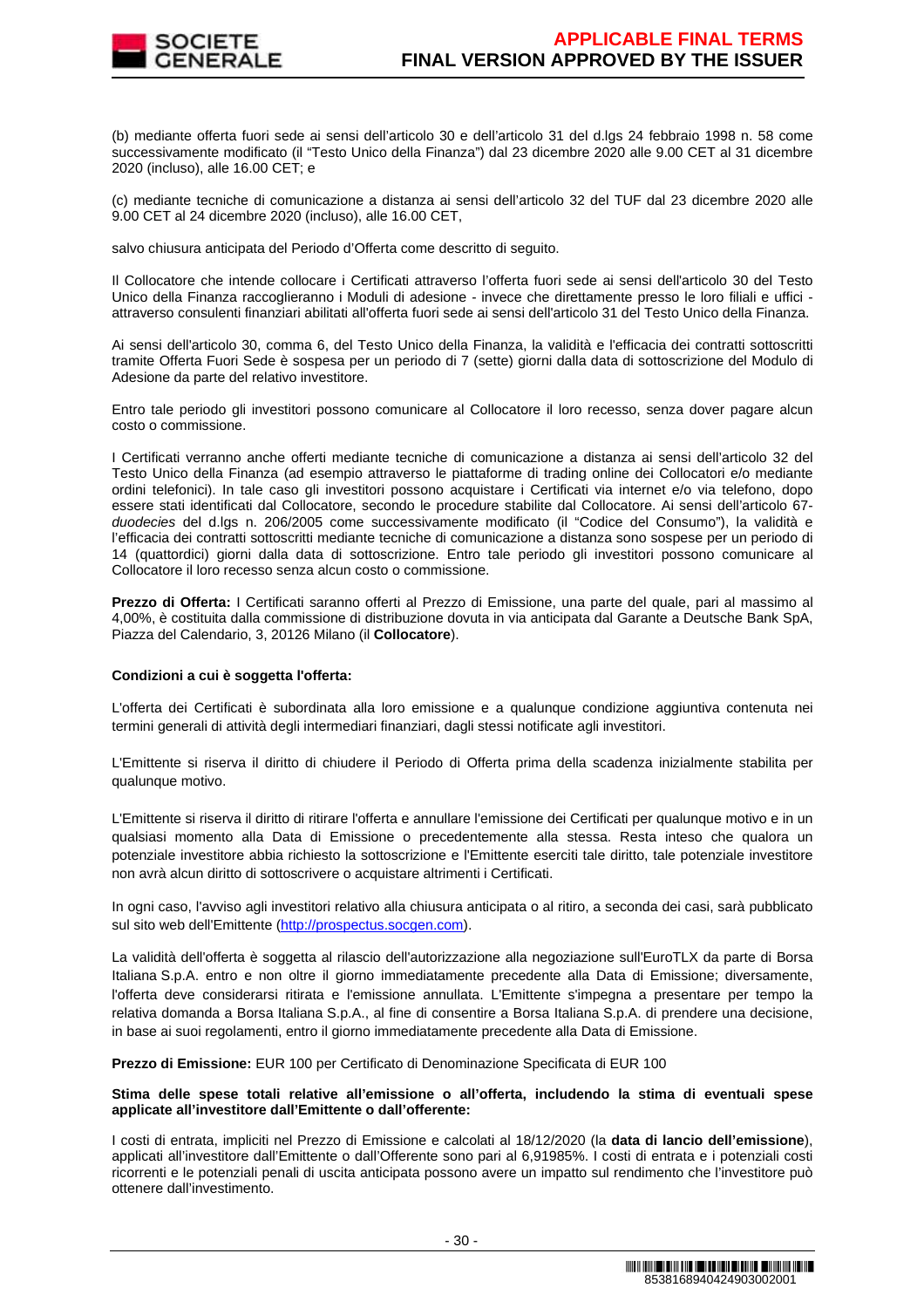

**Piano di distribuzione:** Il prodotto è destinato ad investitori al dettaglio e sarà offerto in Italia

# **CHI è L'OFFERENTE E/O IL SOGGETTO CHE CHIEDE L'AMMISSIONE ALLE NEGOZIAZIONI ?**

Societe Generale in quanto Dealer

Tour Société Générale - 17 Cours Valmy

92987 Paris La Défense Cedex, France

Sede legale : 29, boulevard Haussmann, 75009 Paris, France.

Forma giuridica: Società per azioni a responsabilità limitata pubblica (société anonyme).

Legislazione di riferimento: diritto francese.

Paese di costituzione: Francia

# **PERCHÈ QUESTO PROSPETTO VIENE PRODOTTO?**

Questo prospetto è stato predisposto in relazione all'offerta al pubblico dei Certificati.

**Ragioni dell'offerta o dell'ammissione alle negoziazioni:** Sarà presentata domanda per l'ammissione dei Certificati sul Sistema Multilaterale di Negoziazione ("MTF") denominato EuroTLX organizzato e gestito da Borsa Italiana S.p.A. a partire da o al più presto dopo la Data di Emissione.

**Uso dei proventi e importo stimato dei proventi: I proventi netti dell'emissione dei Certificati saranno utilizzati per le finalità generali di finanziamento del Gruppo Société Générale, che comprende il generare profitti.** 

**Impegno di sottoscrizione**: E' in essere un impegno di sottoscrizione a fermo con**:** Societe Generale.

#### **Interessi delle persone fisiche e giuridiche coinvolte nell'emissione/offerta :**

Ad eccezione delle eventuali commissioni dovute al Dealer,e per quanto l'Emittente ne sa, nessuna persona coinvolta nell'emissione dei Certificati ha un interesse rilevante nell'Offerta.

Il Dealer e le sue affiliate si sono impegnate, e potrebbero in futuro impegnarsi, in operazioni di investment banking e/o commercial banking transactions, e potrebbero nel corso ordinario del business eseguire altri servizi per l'Emittente e le sue affiliate.

Société Générale ricoprirà i ruoli di fornitore di strumenti di copertura a favore dell'Emittente e di Agente di Calcolo dei Certificati.

La possibilità di conflitti di interesse tra i vari ruoli di Société Générale, da un lato, e, d'altro lato, tra quelli di Société Générale nello svolgimento di questi ruoli e quelli dei Portatori dei Certificati, non può escludersi.

Inoltre, considerata l'attività bancaria di Société Générale, conflitti di interesse potrebbero sorgere tra gli interessi di Société Générale nello svolgimento di tali attività (inclusa la detenzione di informazioni non pubbliche in relazione ai sottostanti dei Certificati) e quelli dei Portatori dei Certificati. Infine, le attività di Société Générale sullo/sugli strumento/i finanziario/i sottostante/i, per conto della proprietà ovvero per conto dei propri clienti, oppure il porre in essere transazioni di copertura, può anche avere un impatto sul prezzo di questi strumenti e sulla loro liquidità, e ciò potrebbe configgere con gli interessi dei Portatori dei Certificati.

Société Générale ricoprirà i ruoli di fornitore di strumenti di copertura a favore dell'Emittente e di Agente di Calcolo dei Certificati.

La possibilità di conflitti di interesse tra i vari ruoli di Société Générale, da un lato, e, d'altro lato, tra quelli di Société Générale nello svolgimento di questi ruoli e quelli dei Portatori dei Certificati, non può escludersi.

Inoltre, considerata l'attività bancaria di Société Générale, conflitti di interesse potrebbero sorgere tra gli interessi di Société Générale nello svolgimento di tali attività (incluse le relazioni di affari con gli emittenti degli strumenti finanziari che sono i sottostanti dei Certificati ovvero la detenzione di informazioni non pubbliche in relazione ad essi) e quelli dei Portatori dei certificati. Infine, le attività di Société Générale sullo/sugli strumento/i finanziario/i sottostante/i, per conto della proprietà ovvero per conto dei propri clienti, oppure il porre in essere transazioni di